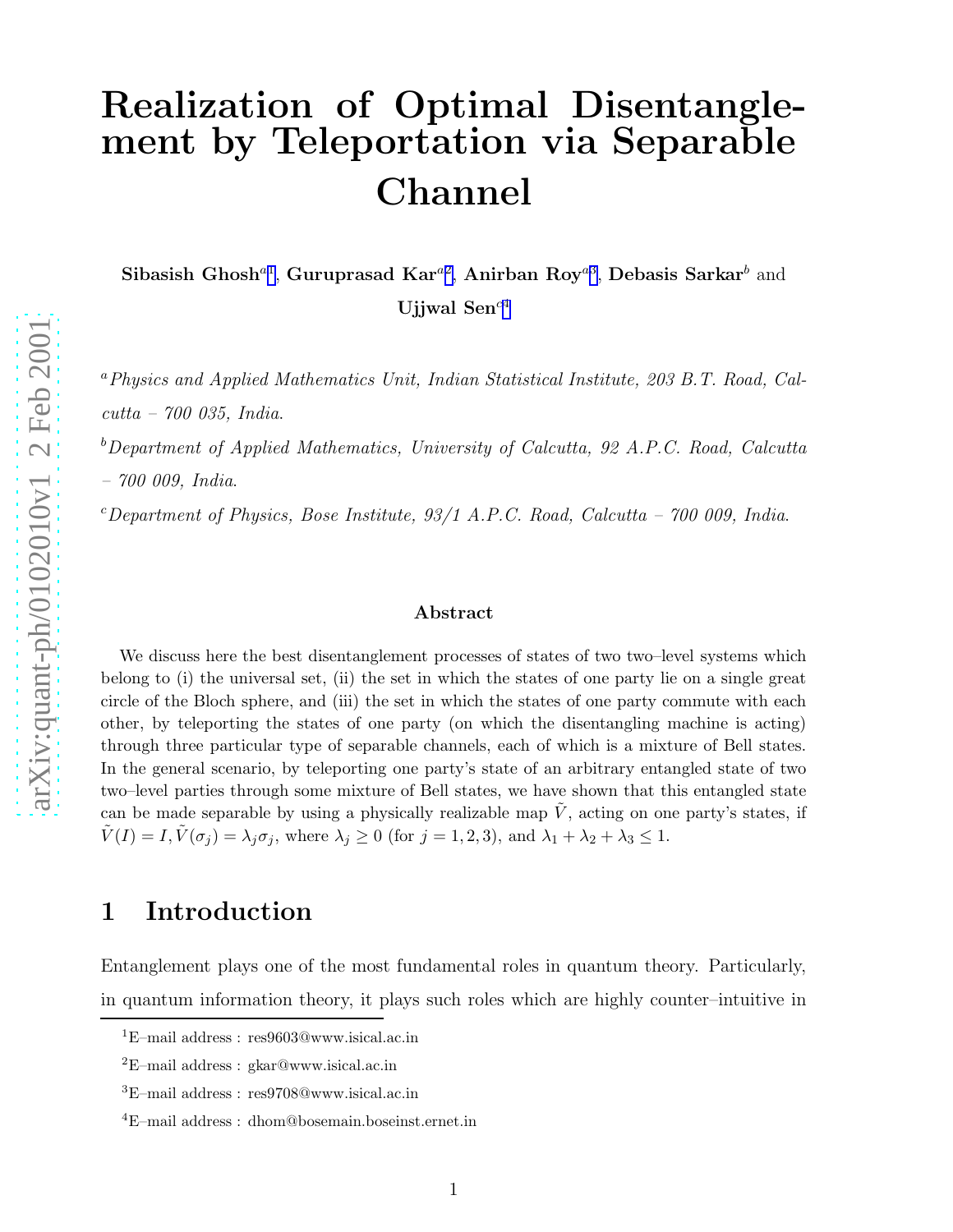the classical world. In quantum theory, one is allowed to do only measurement, unitary operations on a system, and classical communications (e.g., by using phone calls) between two or more separated parties. And if two or more parties share some entanglement, the outcomes of the measurements on the state of the particle possessed by one party can not be specified independently of the parameters of the measurements on the states of the particles possessed by the other parties. A fundamental principle in quantum theory is that one can not create entanglement by using local operations (e.g., local measurements, local unitary operations) and classical communications (LOCC). So there remains the possibility of disentanglement of an entangled state into a separable state when one uses LOCC. And like other no–go theorems (e.g., no–cloning theorem[[1\]](#page-17-0), no–deletion theorem [\[2\]](#page-17-0), no–broadcasting theorem [\[3](#page-17-0)]), it was recently shown that the no–disentanglement theorem [\[4, 5](#page-17-0)] also holds in quantum information theory. Thus one can not disentangle an arbitrarily given state of two two–level systems into a separable state, keeping the local density matrices intact. This type of disentanglement is called *exact*, as one has to keep the local density matrices intact. So, just as in the case of optimal universal cloning [\[6, 7](#page-17-0)], one may ask how far can we go by disentangling *inexactly*, *i.e.*, how close can the output reduced density matrices be taken to the corresponding input reduced density matrices. Both symmetric and asymmetric optimal universal disentangling machines have beenobtained, by using local operations [[8,](#page-17-0) [9, 10\]](#page-18-0). If  $\eta_1$  and  $\eta_2$  are the reduction factors (reducing the Bloch vectors of the input reduced density matrices corresponding to the party 1 and party 2 by  $\eta_1$  and  $\eta_2$  respectively), it has been shown that  $\eta_1\eta_2 \leq 1/3$ . In the symmetric case, the result  $\eta \leq 1/\sqrt{3}$  has been obtained in ref. [\[8](#page-17-0)], by using approximate cloning machines on the two parties separately. What is the physical significance of this value  $1/\sqrt{3}$ , in the case of optimal inexact disentanglement? Here one remembers the result that the  $1 \rightarrow 2$  optimal universal cloning machines can be achieved by using the principle of no–superluminal signalling [\[11, 12](#page-18-0), [13](#page-18-0)]. In this paper, we provide a possible explanation of this value 1/3 (in the case of the most asymmetric disentanglement, *viz*.,  $\eta_1 = 1, \eta_2 = 1/3$ , by teleporting one party of an arbitrarily given state of two two–level systems through a Werner channel[[15\]](#page-18-0).

Is there any set of (two–qubit) states, which can be disentangled exactly? Mor and Terno[[16](#page-18-0)] provided a sufficent condition in this case : if the reduced density matrices of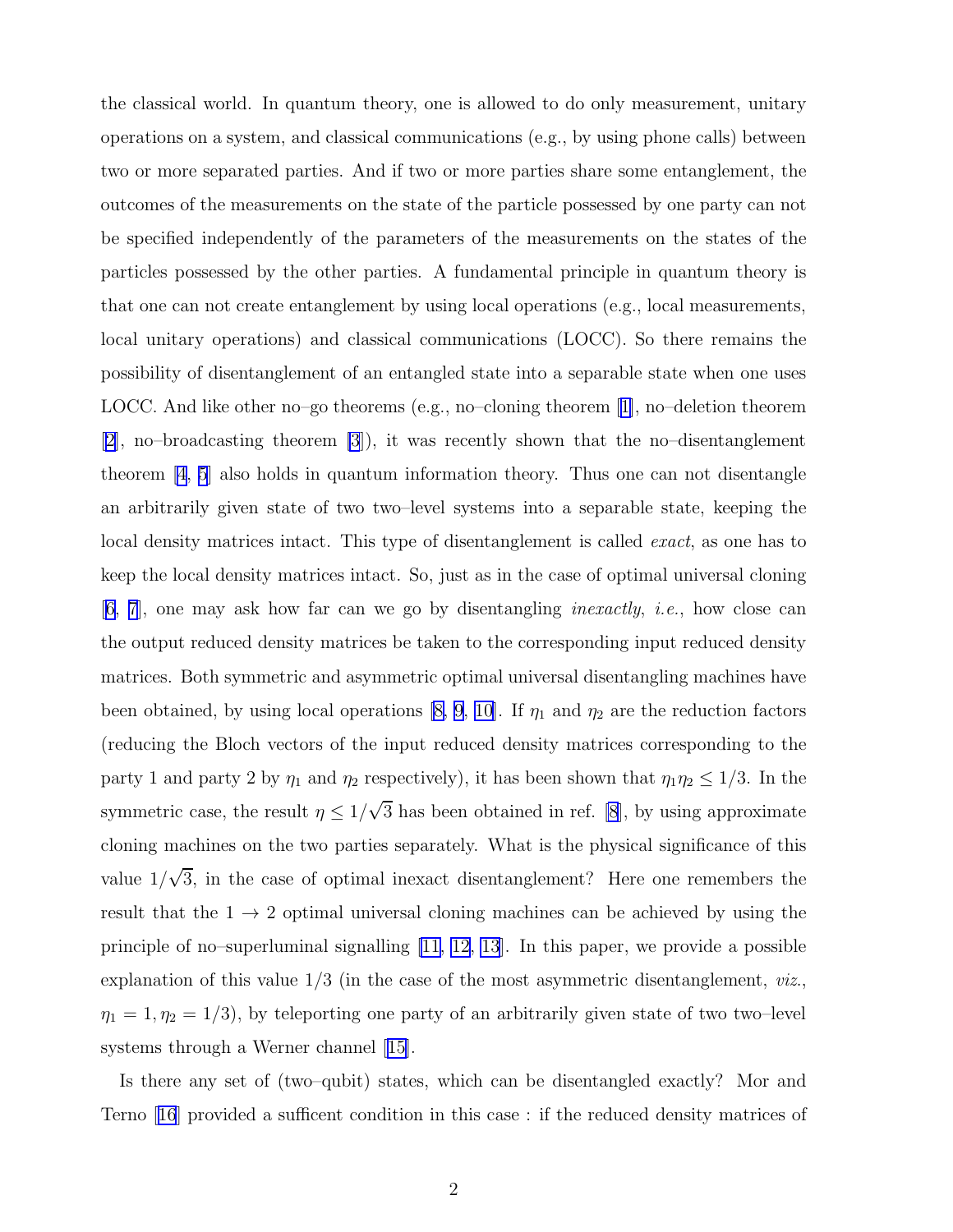one of the two parties of each of the bipartite states from the set, commute with each other, then this set can be exactly disentangled. Taking advantage of the fact that any known set of commuting (two–level) states can be teleported through a separable channel, we realize the above phenomenon of exact disentanglement by teleporting the state of one party through a separable channel [\[17\]](#page-18-0).

Between the whole Bloch sphere and any diameter of it (along which the Bloch vectors of any given set of commuting states lie), there are infinitely many subsets. But any great circle of the Bloch sphere is of particular interest : (i) any great circle is the largest set of Bloch vectors that can be exactly flipped[[18](#page-18-0), [19](#page-18-0)], and this fact can be used for remote (exact) state preparation [\[20\]](#page-18-0), (ii) a product state of two parallel qubits and the corresponding product state of two antiparallel qubits contain equivalent information about the qubit, if the Bloch vectors of all these qubits lie on the same great circle [\[21\]](#page-18-0), (iii) the optimal universal  $1 \rightarrow 2$  (isotropic) cloning machine of the equator (on which the states  $|0\rangle$ ,  $|1\rangle$ ,  $(1/\sqrt{2})(|0\rangle\pm|1\rangle)$  lie) is the same as that of the set  $\{|0\rangle, |1\rangle, (1/\sqrt{2})(|0\rangle\pm|1\rangle)\}$ [\[22\]](#page-18-0). We consider here the set of all entangled states, where all the Bloch vectors of the reduced density matrices of one side lie on the disc of a great circle. By applying a map (on the side whose density matrices lie on the said disc), which preserves the isotropy of the Bloch vectors on this "great disc"[[23](#page-18-0)], we obtained the optimal disentangling machine corresponding to this set. Again here, we provide a physical significance of the existence of this disentangling machine, by teleporting the states of that particular side of the entangled states from the above set, through a separable channel (a specific mixture of the Bell states).

Here we also deal all of the above three cases of disentanglement (together with their generalization) in a common footing : by teleporting states of a system through any mixture of the four Bell states (used as the channel). And we discuss about the property of the isotropy preserving map, realizing this teleportation process.

The paper is arranged as follows. In section 2, we first define the disentanglement process. Then we describe briefly the optimal universal disentanglement process and the corresponding isotropy preserving maps. In section 3, we describe the sufficient criterion for exact disentanglement – in a very simple manner. In section 4, we describe the optimal (isotropic) disentanglement process of a set of states, where the Bloch vector of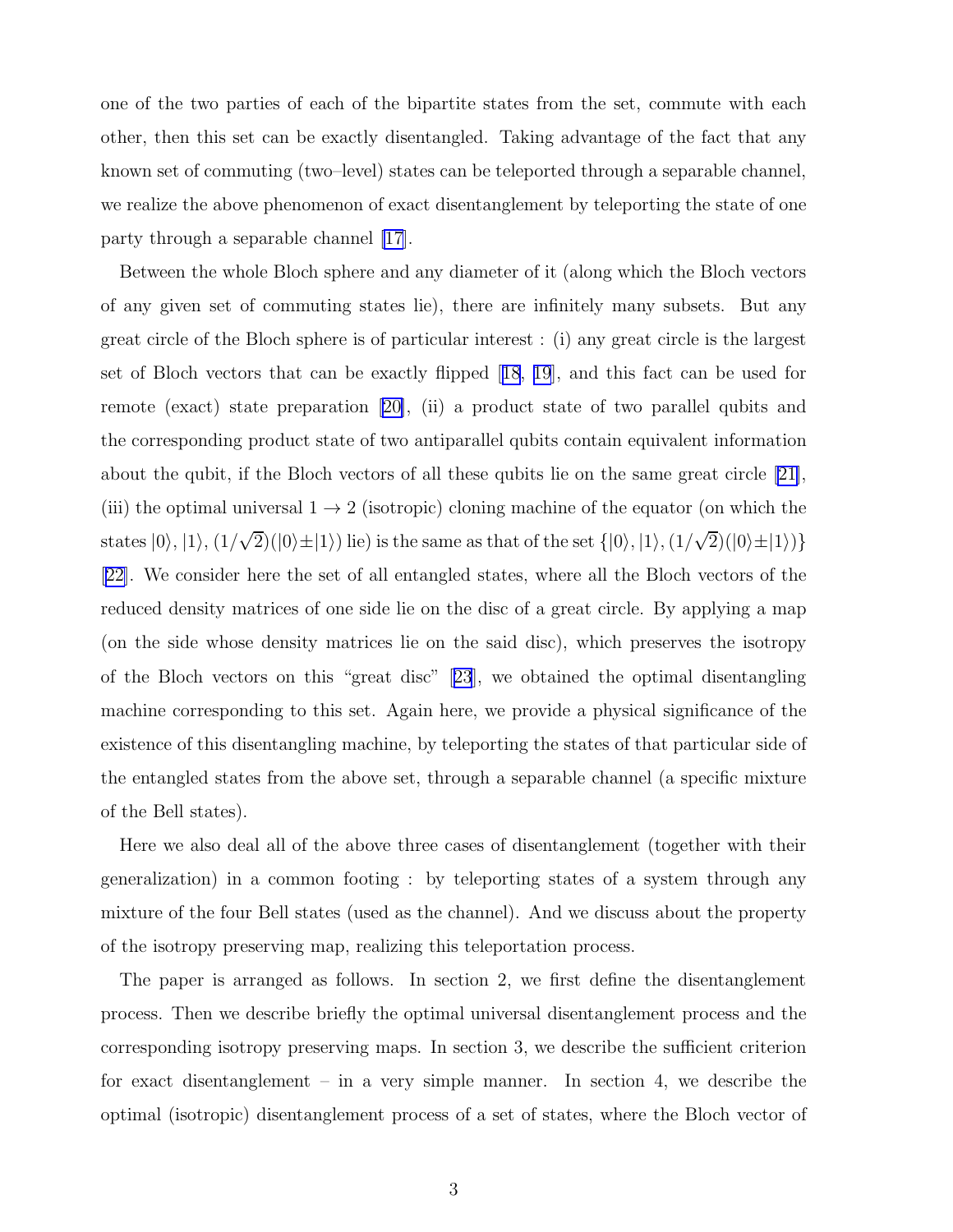the reduced density matrix of one side of each of these states lie on the same great disc. In section 5, we consider the teleportation process of one party's state, taken at random from a given set of two–qubit entangled states, through a channel, which is a mixture of the four Bell states. Using the separability of the channel, we find the property of the linear map and associate it with disentanglement of the set. And then, the particular types of disentanglement, described in the earlier sections, are shown as special cases of this disentanglement scenario. In section 6, we draw the conclusions.

Before the starting of the next section, let us clarify some necessary ideas which will be required in this paper. Let us take D to be the set of all density matrices  $(1/2)(I + \vec{r} \cdot \vec{\sigma})$ (where  $\vec{r}$  is a real three–dimensional vector with  $|\vec{r}| \leq 1$ , and  $\sigma_x$ ,  $\sigma_y$ ,  $\sigma_z$  are the standard three Pauli spin matrices) of a two–level system. Here the support of each of these density matrices is the two–dimensional Hilbert space  $\mathcal{C}^2$ . Let us take  $\mathcal L$  to be the set of all linear operators having both domain and range as  $\mathcal{C}^2$ . Thus  $\mathcal D$  is a subset of  $\mathcal L$ . We take  $\mathcal D_1$  to be any non–empty subset of  $\mathcal{D}$ . Also let  $\tilde{V} : \mathcal{D}_1 \to \mathcal{L}$  be any linear map.

**Definition 1 :** We call the map  $\tilde{V}$  to be *physical* if (i)  $\mathcal{D}_1 = \mathcal{D}$ , and (ii) the range  $\tilde{V}(\mathcal{D}_1)$ of the map  $\tilde{V}$  is a subset of  $\mathcal{D}$ .

**Definition 2 :** We call the map  $\tilde{V}$  to be *realizable* if there exists an ancilla system  $\mathcal{A}$ described by the Hilbert space  $\mathcal{H}_{\mathcal{A}}$ , and an unitary operator  $U: \mathbb{C}^2 \otimes \mathcal{H}_{\mathcal{A}} \to \mathbb{C}^2 \otimes \mathcal{H}_{\mathcal{A}}$  such that  $\text{Tr}_{\mathcal{A}}[U\rho \otimes P[|M\rangle]U^{\dagger}] = \tilde{V}(\rho)$  for every  $\rho \in \mathcal{D}_1$ , where  $|M\rangle$  is a fixed state in  $\mathcal{H}_{\mathcal{A}}$ .

One should note that every physical map is a realizable map also.

#### 2 Optimal universal disentanglement process

Consider a (non–empty) set S of some states of two two–level systems shared between A and B. If, by any process (allowed by quantum mechanics), every state  $\rho$  from the set S becomes a separable state  $\rho'$  (which is being possessed now by C and D, say, where  $(A, B)$  may or may not be equal to  $(C, D)$ , where the reduced density matrices of both the particles remain unchanged in this process (except the possible changes  $A \rightarrow C$  and  $B \to D$  in location), this process is then called *exact* disentanglement of the set S.

A fundamental property of quantum mechanics is that exact disentanglement of the set $\mathcal{S}_{universal}$  of all states of two two–level systems is impossible [[4](#page-17-0), [5\]](#page-17-0). But how well can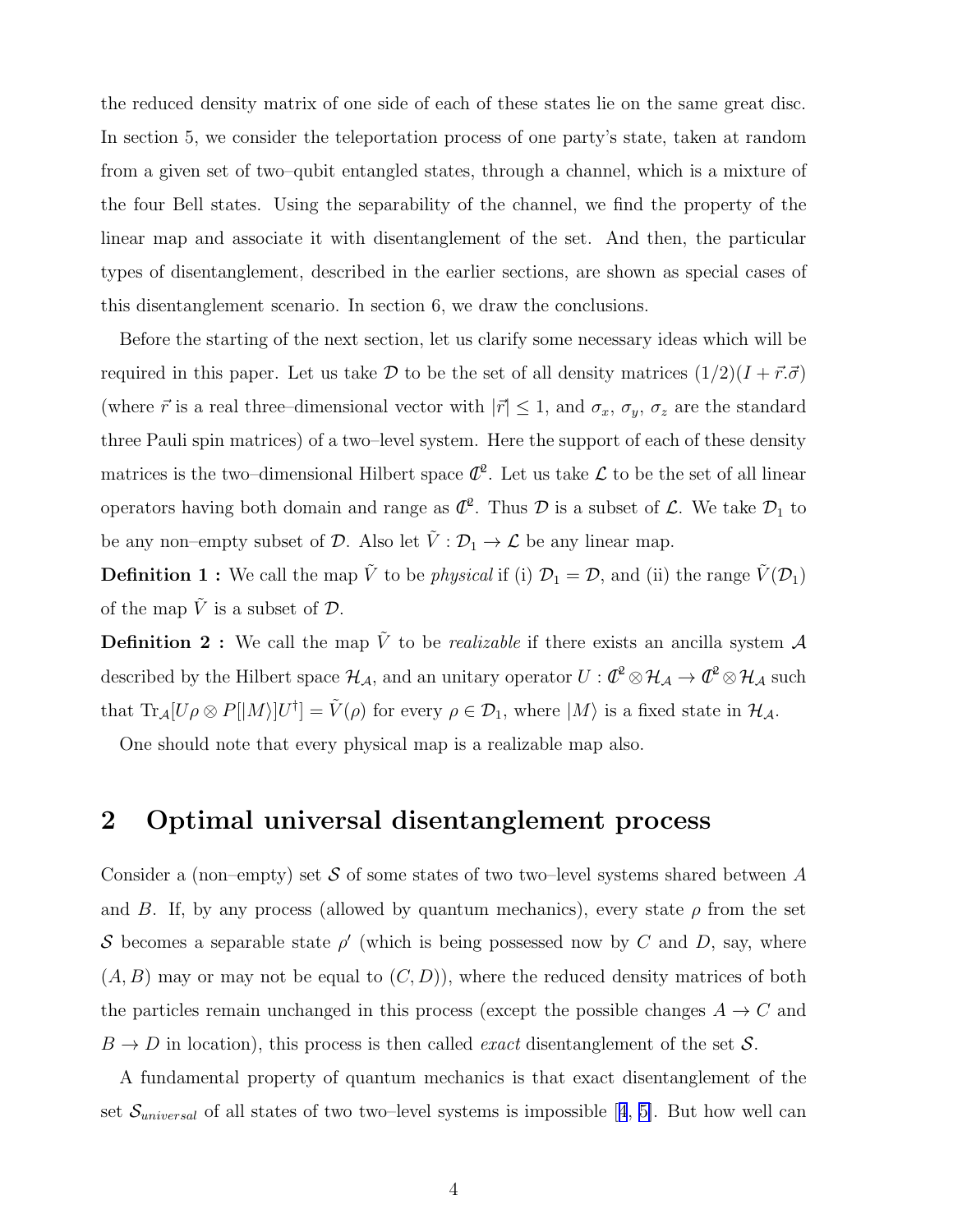we retain the local density matrices (*i.e.*, reduced density matrices) of a bipartite state  $\rho$ , selected at random from the set  $\mathcal{S}_{universal}$ , by *disentangling* this state? More specifically, if, before disentanglement of the bipartite state  $\rho$ ,  $\rho_1 = (1/2)(I + \mathbf{n}.\sigma) (\rho_2 = (1/2)(I + \mathbf{m}.\sigma))$ is the reduced density matrix of the first (second) party, where  $\mathbf{n}$  ( $\mathbf{m}$ ) is the Bloch vector corresponding to  $\rho_1$  ( $\rho_2$ ) with  $|\mathbf{n}| \leq 1$  ( $|\mathbf{m}| \leq 1$ ), and if, after disentanglement of the state  $\rho$  into some bipartite separable state  $\rho'$ ,  $\rho'_1 = (1/2)(I + \eta_1 \mathbf{n}.\sigma)$   $(\rho'_2 = (1/2)(I + \eta_2 \mathbf{m}.\sigma))$  is the reduced density matrix of the first (second) party (where the identities of the particles may not be retained), where  $0 \leq \eta_1 \leq 1$   $(0 \leq \eta_2 \leq 1)$  [\[24](#page-18-0)], what would be the maximum value of  $\eta_1$   $(\eta_2)$ ?

Applying cloning machine on one (say, on the first) party, it has been shown by Bandyopadhyay *et. al.* [\[8](#page-17-0)] that  $\eta_1 \leq 1/3$ . And, applying cloning machines locally and sym-metrically(*i.e.*,  $\eta_1 = \eta_2 = \eta$ ) on both the particles, it has also been shown in [[8\]](#page-17-0) that  $\eta \leq 1/\sqrt{3}$ . Using most general type of local operations, Ghosh *et. al.* [\[9\]](#page-18-0) have shown that  $\eta_1\eta_2 \leq 1/3$  $\eta_1\eta_2 \leq 1/3$  $\eta_1\eta_2 \leq 1/3$ . Zhou and Guo [[10\]](#page-18-0) have also obtained the latter result by using the isotropy preserving (linear) map  $\tilde{V}: \rho \mapsto \rho', \rho, \rho'$  being density matrices of a qubit, where  $\tilde{V}$  is defined as  $\tilde{V}(I) = I$ ,  $\tilde{V}(\sigma_j) = \eta \sigma_j$  (for  $j = 1, 2, 3$ ).

We denote here the Pauli spin matrices as

$$
\sigma_1 = \left(\begin{array}{cc} 0 & 1 \\ 1 & 0 \end{array}\right), \ \sigma_2 = \left(\begin{array}{cc} 0 & -i \\ i & 0 \end{array}\right), \ \sigma_3 = \left(\begin{array}{cc} 1 & 0 \\ 0 & -1 \end{array}\right),
$$

expressed in the orthonormal basis  $\{|0\rangle, |1\rangle\}$ , where  $|0\rangle$  and  $|1\rangle$  are eigen–states of  $\sigma_3$ corresponding to the eigen–values 1 and -1 respectively.

#### 3 Sufficient criterion for exact disentanglement

Consider a set  $\mathcal{S}_{commutative}$  of states of two two–level systems possessed by 1 and 2, where the reduced density matrices of the particle 1 (say) commute with each other. It has been shown by Mor and Terno [\[16\]](#page-18-0) that this set  $\mathcal{S}_{commutative}$  can be exactly disentangled. Here we provide a simple proof of this fact, given in Ref. [\[17\]](#page-18-0).

We can always take the set  $\mathcal{S}_{commutative}$  as a subset of

$$
\mathcal{S}_{diagonal} = \{ \rho_{12}(w) : Tr_2[\rho_{12}(w)] = wP[|0\rangle_1] + (1-w)P[|1\rangle_1], 0 \le w \le 1 \},
$$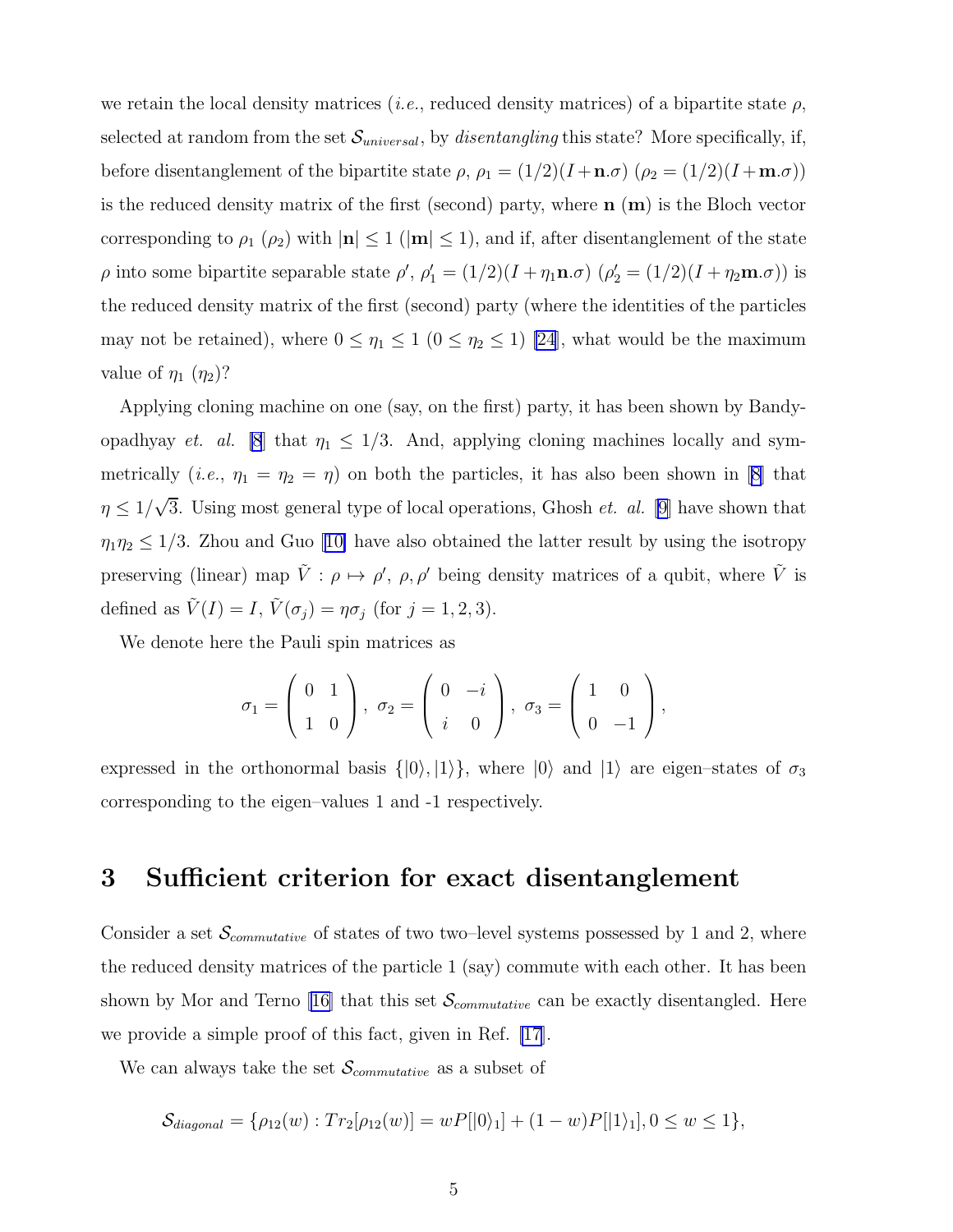where  $\{|0\rangle_1, |1\rangle_1\}$  is an orthonormal basis in the two–dimensional Hilbert space of the party 1. Let Alice possess the two parties 1 and 3, while Bob holds the party 4, where the two parties 3 and 4 are connected by the classically correlated state  $(1/2)(P[|00\rangle_{34}] +$  $P[|11\rangle_{34}]$ . We consider this separable state as a teleportation channel for teleporting the states of the party 1 from the set  $\mathcal{S}_{commutative}$ . So the joint initial state of the three parties 1, 3 and 4 is

$$
(wP[|0\rangle1] + (1-w)P[|1\rangle1]) \otimes (1/2)(P[|00\rangle34] + P[|11\rangle34]).
$$

Alice first performs the projective measurement  $\{P_1, P_2\}$  on her two parties 1 and 3, where  $P_1 = P[|00\rangle_{13}] + P[|11\rangle_{13}]$  and  $P_2 = P[|01\rangle_{13}] + P[|10\rangle_{13}]$ . If  $P_1$  clicks, Alice tells Bob (by a phone call) to do nothing, and so Bob's state then becomes  $wP[|0\rangle_4] + (1-w)P[|1\rangle_4]$ – the state which Alice wants to teleport to Bob. On the other hand, if  $P_2$  clicks, Alice tells Bob (by a phone call) to apply a unitary operation on his system which transforms  $|0\rangle$  to  $|1\rangle$  and  $|1\rangle$  to  $|0\rangle$  (*i.e.*, Bob has to operate the unitary operation  $\sigma_x$  on his system, after being ensured that  $P_2$  has been clicked in Alice's measurement). Again Bob's state becomes  $wP[|0\rangle_4] + (1-w)P[|1\rangle_4]$  – the state which Alice wants to teleport to Bob. Thus exact teleportation of the party 1's state (from the set  $\mathcal{S}_{commutative}$ ), from Alice to Bob, is complete. After this teleportation, each of the states from the set  $\mathcal{S}_{commutative}$  (initially possessed by the parties 1 and 2) becomes exactly disentangled (now being possessed by the two parties 2 and 4), as no entanglement can be created by the LOCC operation used in the above–mentioned teleportation.

#### 4 Optimal disentanglement on the equatorial plane

We discuss in this section the optimal disentanglement of a state of two two–level systems shared between 1 and 2, taken at random from the set

$$
\mathcal{S}_{equator} = \{ \rho_{12} : Tr_2[\rho_{12}] \in \mathcal{P}_{equator} \},
$$

where

$$
\mathcal{P}_{equator} = \{wP[\alpha|0\rangle_1 + \beta|1\rangle_1] + (1 - w)P[\beta|0\rangle_1 - \alpha|1\rangle_1]:
$$
  

$$
0 \le w \le 1 \text{ and } \alpha, \beta \in \mathbb{R} \text{ with } \alpha^2 + \beta^2 = 1\},
$$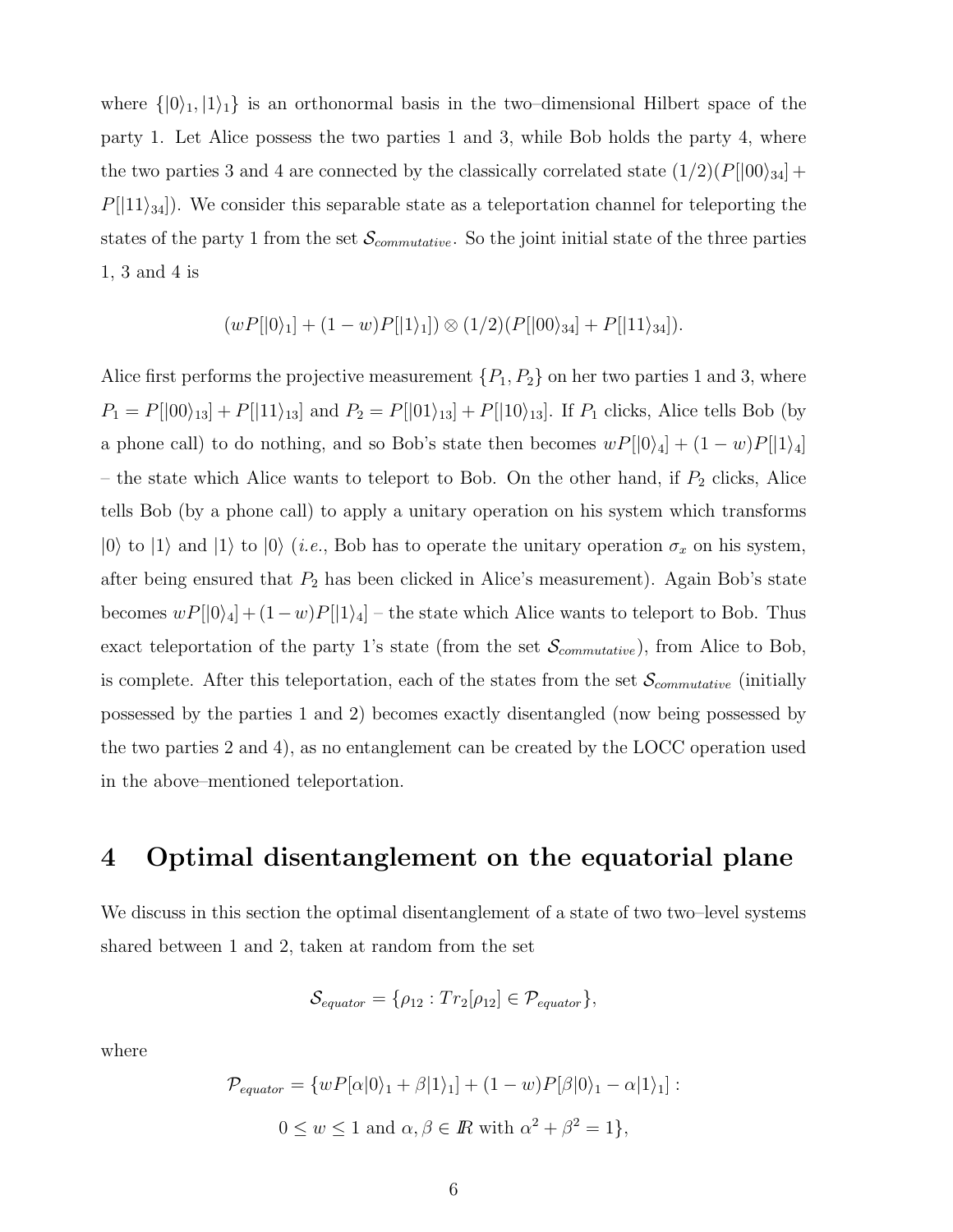*i.e.*, the set of all states of the party 1, each of whose Bloch vectors lies on the equatorial plane. Here  $\{|0\rangle_1, |1\rangle_1\}$  is an orthonormal basis of the Hilbert space of the party 1. In this direction, we shall first try to find out whether there is any realizable map  $\tilde{V}$  which will isotropically shrink the Bloch vectors of the states of the set  $\mathcal{P}_{equator}$  by a factor  $\lambda$ (where  $-1 \leq \lambda \leq 1$ ), and then we shall operate this map on the states of the party 1 to disentangle optimally the states of the set  $\mathcal{S}_{equator}$ .

It has been shown in the Appendix that a (linear) map  $\tilde{V}$  of the above–mentioned type does exist, and is given by

$$
\tilde{V}(I) = I,
$$
\n
$$
\tilde{V}(\sigma_1) = \lambda \sigma_1,
$$
\n
$$
\tilde{V}(\sigma_2) = (1 + \lambda) \sin \theta \sigma_1 + \{(1 + \lambda) \cos \theta - \lambda \} \sigma_2
$$
\n
$$
-(1 - \lambda^2)^{1/2} \sin \phi \sigma_3
$$
\n
$$
\tilde{V}(\sigma_3) = \lambda \sigma_3.
$$
\n(1)

Next we apply this map on the states of the party 1 of the states  $\rho_{12}$ , taken at random from the set  $\mathcal{S}_{equator}$ , in order to disentangle the states  $\rho_{12}$ , optimally (*i.e.*, where  $\lambda$ becomes maximum). It has been shown in the Appendix that in this case of optimal disentanglement of the states of the set  $\mathcal{S}_{equator}$ , we must have

$$
\sin \theta = \sin \phi = 0, \cos \theta = \frac{1}{3}, \lambda = \frac{1}{2}.
$$

It may be noted that under these optimality condition, the map  $\tilde{V}$  of equation (1) becomes physical.

#### 5 Disentanglement and teleportation

From our discussions in the earlier sections, we got the following results regarding disentanglement of entangled states of two two–level systems possessed by 1 and 2, by applying the disentangling machines on the states of the particle 2 (say) :

(i) In the optimal universal disentanglement process, an arbitrary density matrix

$$
\rho_{12} = \frac{1}{4} [I \otimes I + \vec{r} \cdot \vec{\sigma} \otimes I + I \otimes \vec{s} \cdot \vec{\sigma} + \sum_{i,j=1}^{3} t_{ij} \sigma_i \otimes \sigma_j],
$$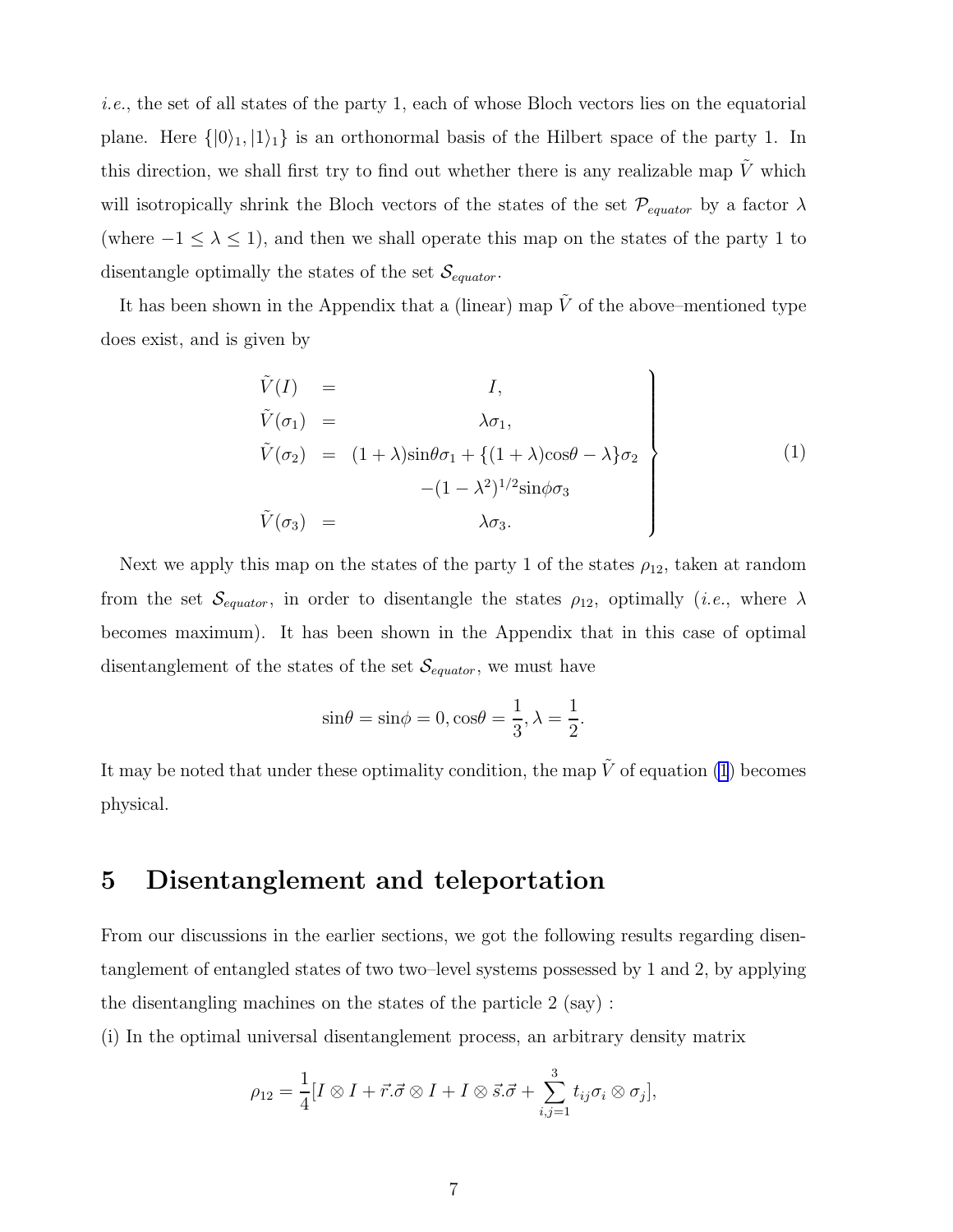<span id="page-7-0"></span>of the two parties 1 and 2, is transformed to the separable density matrix

$$
\rho'_{12} = \frac{1}{4} [I \otimes I + \vec{r} \cdot \vec{\sigma} \otimes I + \lambda I \otimes \vec{s} \cdot \vec{\sigma} + \lambda \sum_{i,j=1}^{3} t_{ij} \sigma_i \otimes \sigma_j],
$$

where the linear map  $\tilde{V}$  (on the states of party 2), realizing this process, is given by

$$
\tilde{V}(I) = I, \ \tilde{V}(\sigma_1) = \lambda \sigma_1, \ \tilde{V}(\sigma_2) = \lambda \sigma_2, \ \tilde{V}(\sigma_3) = \lambda \sigma_3,\tag{2}
$$

with  $\lambda = 1/3$ .

(ii) In the optimal disentanglement process of all states of two parties 1 and 2, where each of the reduced density matrices of the party 2 lies on the equatorial plane, an arbitrary density matrix of the two parties 1 and 2

$$
\rho_{12} = \frac{1}{4} [I \otimes I + \vec{r} \cdot \vec{\sigma} \otimes I + I \otimes \vec{s} \cdot \vec{\sigma} + \sum_{i,j=1}^{3} t_{ij} \sigma_i \otimes \sigma_j],
$$

with  $s_2 = 0$  ( $\rho_{12}$  being a representative of the corresponding class of states), is transformed to the separable density matrix

$$
\rho'_{12} = \frac{1}{4} [I \otimes I + \vec{r} \cdot \vec{\sigma} \otimes I + I \otimes (\lambda s_1 \sigma_1 + \lambda s_3 \sigma_3) + \lambda \sum_{i=1}^3 \sum_{j \in \{1,3\}} t_{ij} \sigma_i \otimes \sigma_j + \mu \sum_{i=1}^3 t_{i2} \sigma_i \otimes \sigma_2],
$$

where the linear map  $\tilde{V}$  (on the states of party 2), realizing this process, is given by

$$
\tilde{V}(I) = I, \ \tilde{V}(\sigma_1) = \lambda \sigma_1, \ \tilde{V}(\sigma_2) = \mu \sigma_2, \ \tilde{V}(\sigma_3) = \lambda \sigma_3,\tag{3}
$$

where  $\lambda = 1/2, \mu = 0$ . We call this optimal disentangling machine as the "optimal" equatorial disentangling machine."

(iii) In the exact disentanglement process of all entangled states of two two–level systems possessed by 1 and 2, where the reduced density matrices of party 2 commute with each other, an arbitrary density matrix

$$
\rho_{12} = \frac{1}{4} [I \otimes I + \vec{r} \cdot \vec{\sigma} \otimes I + I \otimes \vec{s} \cdot \vec{\sigma} + \sum_{i,j=1}^{3} t_{ij} \sigma_i \otimes \sigma_j],
$$

with  $s_1 = s_2 = 0$  ( $\rho_{12}$  being a representative of the corresponding class of states), is transformed to the separable density matrix

$$
\rho'_{12} = \frac{1}{4} [I \otimes I + \vec{r} \cdot \vec{\sigma} \otimes I + \lambda I \otimes s_3 \sigma_3 + \sum_{i=1}^3 \sigma_i \otimes (t_{i1} \nu \sigma_1 + t_{i2} \mu \sigma_2 + t_{i3} \lambda \sigma_3)],
$$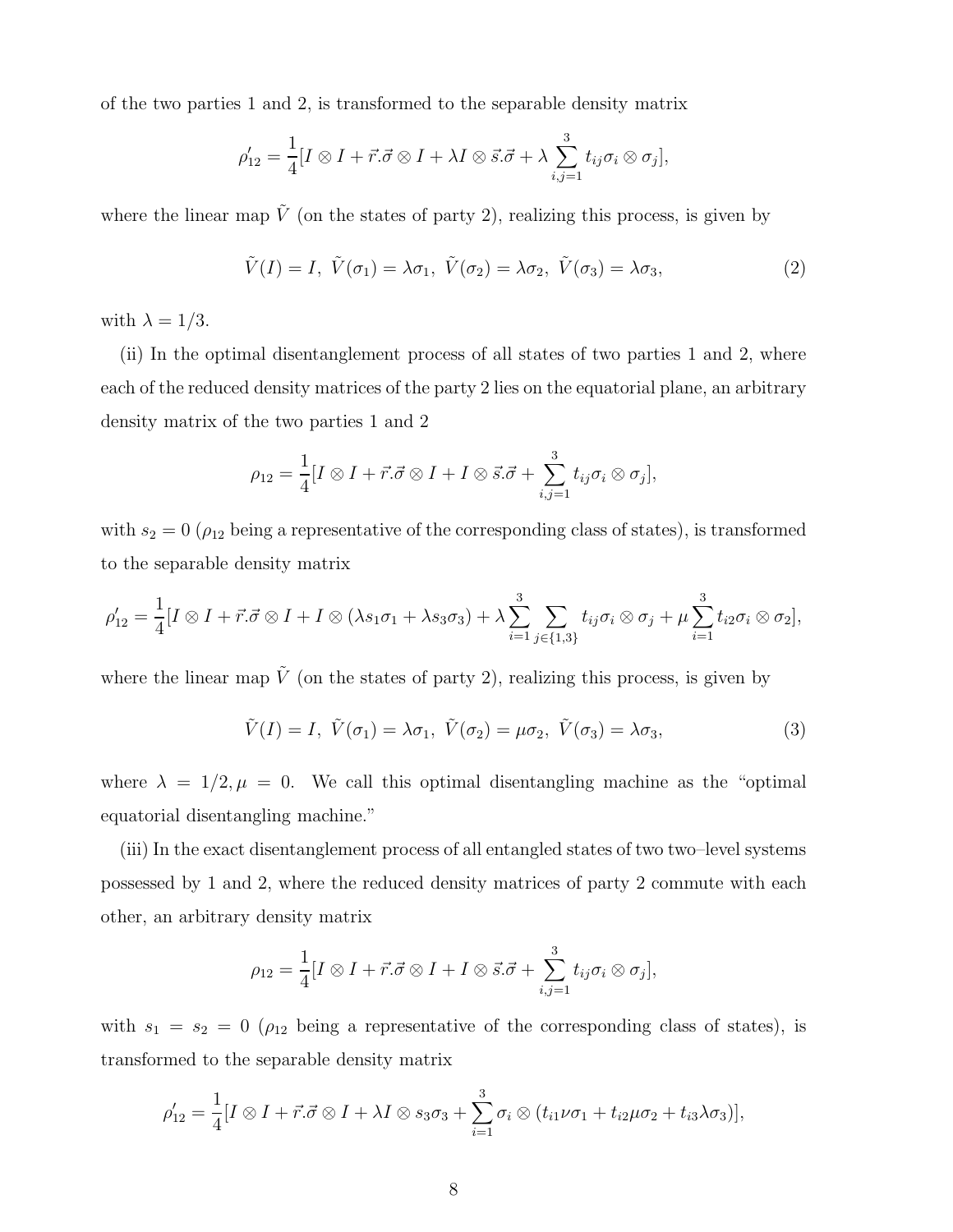<span id="page-8-0"></span>where the linear map  $\tilde{V}$  (on the states of party 2), realizing this process, is given by

$$
\tilde{V}(I) = I, \ \tilde{V}(\sigma_1) = \nu \sigma_1, \ \tilde{V}(\sigma_2) = \mu \sigma_2, \ \tilde{V}(\sigma_3) = \lambda \sigma_3,\tag{4}
$$

where  $\lambda = 1, \nu = \mu = 0$ . We call this disentangling machine as the "exact disentangling" machine"[[25\]](#page-19-0).

In this section we shall show that each of the maps  $\tilde{V}$  in equations [\(2](#page-7-0)) – (4) (together with their generalization), can be realized by sending the states of party 2 through some separable channels, each of which is a specific type of Bell mixture. For this purpose, we take here the teleportation protocol of Bennett *et al*. [\[26](#page-19-0)], which exactly teleports an arbitrary qubit through the channel  $|\psi^+\rangle = (1/\sqrt{2})(|01\rangle + |10\rangle)$ , *irrespective of whatever the channel may be.* We designate this protocol by  $B^{|\psi^+ \rangle}$ .

Consider now the teleportation of an arbitrary state of a party 1 through the channel

$$
\rho_{23}^{Bell} = w_1 P[|\psi^+\rangle_{23}] + w_2 P[|\psi^-\rangle_{23}] + w_3 P[|\phi^+\rangle_{23}] + w_4 P[|\phi^-\rangle_{23}], \tag{5}
$$

between the two parties 2 and 3 to party 3, using  $B^{|\psi^+}\rangle$ , where  $0 \leq w_1, w_2, w_3, w_4 \leq 1$  and  $\sum_{i=1}^{4} w_i = 1$ , and where  $|\psi^{\pm}\rangle_{23} = (1/\sqrt{2})(|01\rangle_{23} \pm |10\rangle_{23})$ ,  $|\phi^{\pm}\rangle_{23} = (1/\sqrt{2})(|00\rangle_{23} \pm |11\rangle_{23})$ . Thus an arbitrary state  $\alpha|0\rangle_1 + \beta|1\rangle_1$  of party 1 will surface as the following state of party 3 :

$$
w_1P[\alpha|0\rangle_3 + \beta|1\rangle_3] + w_2P[\alpha|0\rangle_3 - \beta|1\rangle_3] + w_3P[\alpha|1\rangle_3 + \beta|0\rangle_3] + w_4P[\alpha|1\rangle_3 - \beta|0\rangle_3].
$$

So the linear map  $\tilde{V}$  (from the states of party 1 to the states of party 3) is given by

$$
\tilde{V}(I) = I,
$$
  
\n
$$
\tilde{V}(\sigma_1) = (w_1 - w_2 + w_3 - w_4)\sigma_1,
$$
  
\n
$$
\tilde{V}(\sigma_2) = (w_1 - w_2 - w_3 + w_4)\sigma_2,
$$
  
\n
$$
\tilde{V}(\sigma_3) = (w_1 + w_2 - w_3 - w_4)\sigma_3.
$$

It can be easily seen that :

(i)the optimal universal disentangling machine (*i.e.*, the map  $\tilde{V}$  of equation ([2\)](#page-7-0), except a possible change in the parties) can be obtained by teleporting (using the protocol  $B^{|\psi^+\rangle}$ ) the states of one party (say, party 2) through the separable Werner channel [\[15](#page-18-0)]

$$
\rho_{23}^{Werner} = \frac{1}{3} P[|\psi^{+}\rangle_{23}] + \frac{1}{6} I_2 \otimes I_3,
$$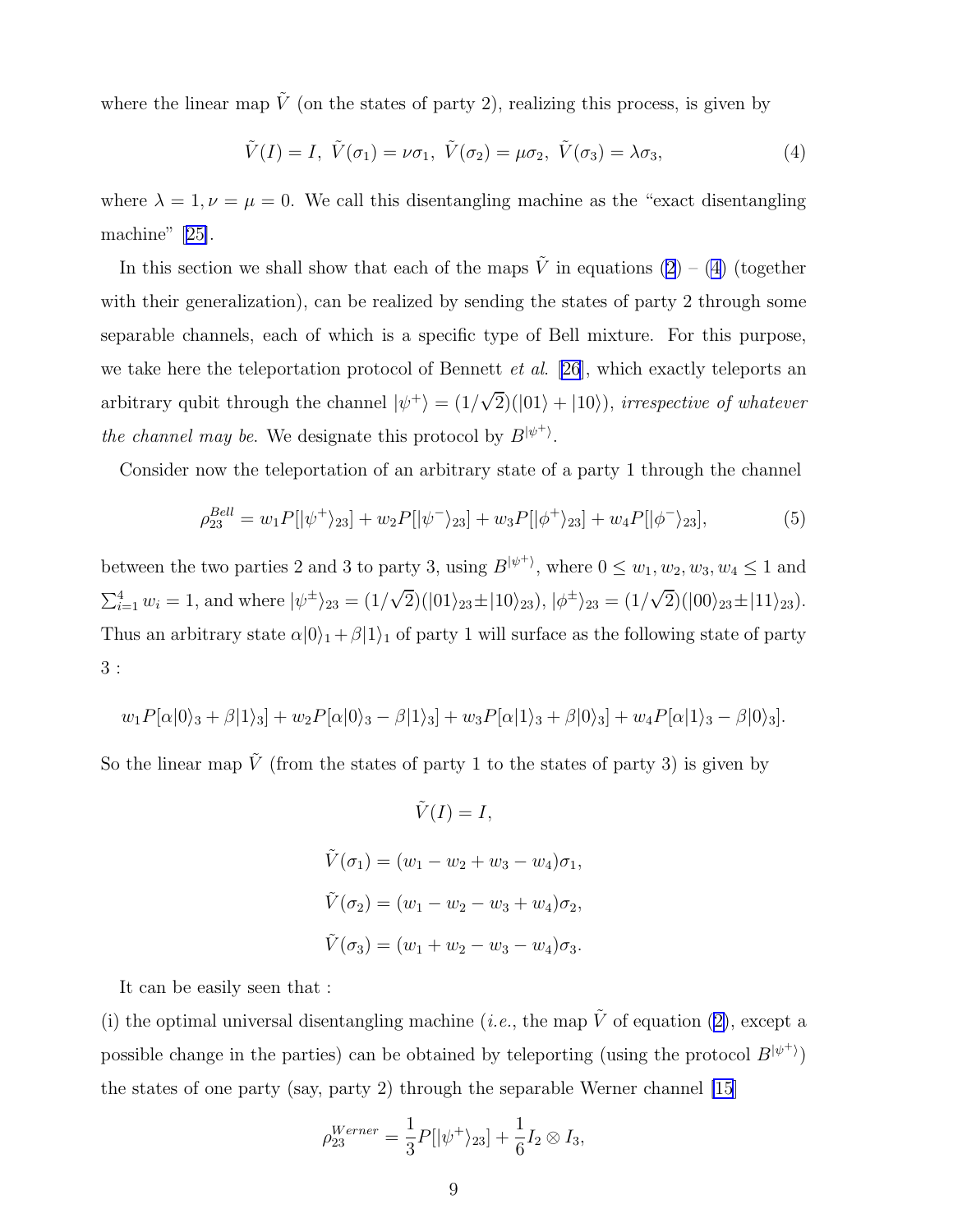from 2 to 3 (as here  $\nu = \mu = \lambda = 1/3$ );

(ii)the "optimal equatorial disentangling machine" (*i.e.*, the map  $\tilde{V}$  of equation ([3\)](#page-7-0), except a possible change in the parties) can be obtained by teleporting (using the protocol  $B^{|\psi^+\rangle}$ ) the states of one party (say, party 2) through the separable channel

$$
\frac{1}{2}P[|\psi^{+}\rangle_{23}] + \frac{1}{4}P[|\psi^{-}\rangle_{23}] + \frac{1}{4}P[|\phi^{+}\rangle_{23}],
$$

from 2 to 3 (as here  $\nu = \lambda = 1/2$  and  $\mu = 0$ );

(iii)the "exact disentangling machine" (*i.e.*, the map  $\tilde{V}$  of equation ([4\)](#page-8-0), except a possible change in the parties) can be obtained by teleporting (using the protocol  $B^{|\psi^+ \rangle}$ ) the states of one party (say, party 2) through the separable channel

$$
\frac{1}{2}P[|\psi^{+}\rangle_{23}]+\frac{1}{2}P[|\psi^{-}\rangle_{23}],
$$

from 2 to 3 (as here  $\nu = \mu = 0$  and  $\lambda = 1$ ).

In general, we have established the following result :

Teleportation (using the protocol  $B^{|\psi^+ \rangle}$ ) of the states of party 2 of any density matrix  $\rho_{12}$  of two two–level systems 1 and 2 through the channel  $\rho_{AB}^{Bell} = w_1 P[|\psi^+\rangle_{AB}] + w_2 P[|\psi^-\rangle_{AB}] +$  $w_3P[\ket{\phi^+}_{AB} + w_4P[\ket{\phi^-}_{AB}]$  (where  $0 \leq w_1, w_2, w_3, w_4 \leq 1$ , and  $\sum_{i=1}^{4} w_i = 1$ ), from A to B, gives rise to the physical linear map  $\tilde{V}$  (from the states of party 2 to those of party  $B$ , where

$$
\begin{aligned}\n\tilde{V}(I) &= I, \\
\tilde{V}(\sigma_1) &= \lambda_1 \sigma_1, \\
\tilde{V}(\sigma_2) &= \lambda_2 \sigma_2, \\
\tilde{V}(\sigma_3) &= \lambda_3 \sigma_3,\n\end{aligned}
$$
\n(6)

with the following one–to–one correspondence :

$$
\lambda_1 = w_1 - w_2 + w_3 - w_4, \ \lambda_2 = w_1 - w_2 - w_3 + w_4, \ \lambda_3 = w_1 + w_2 - w_3 - w_4,\tag{7}
$$

and

$$
w_1 = (1 + \lambda_1 + \lambda_2 + \lambda_3)/4, \ w_2 = (1 - \lambda_1 - \lambda_2 + \lambda_3)/4,
$$
  

$$
w_3 = (1 + \lambda_1 - \lambda_2 - \lambda_3)/4, \ w_4 = (1 - \lambda_1 + \lambda_2 - \lambda_3)/4,
$$
 (8)

and where

$$
0 \le |\lambda_1|, |\lambda_2|, |\lambda_3| \le 1. \tag{9}
$$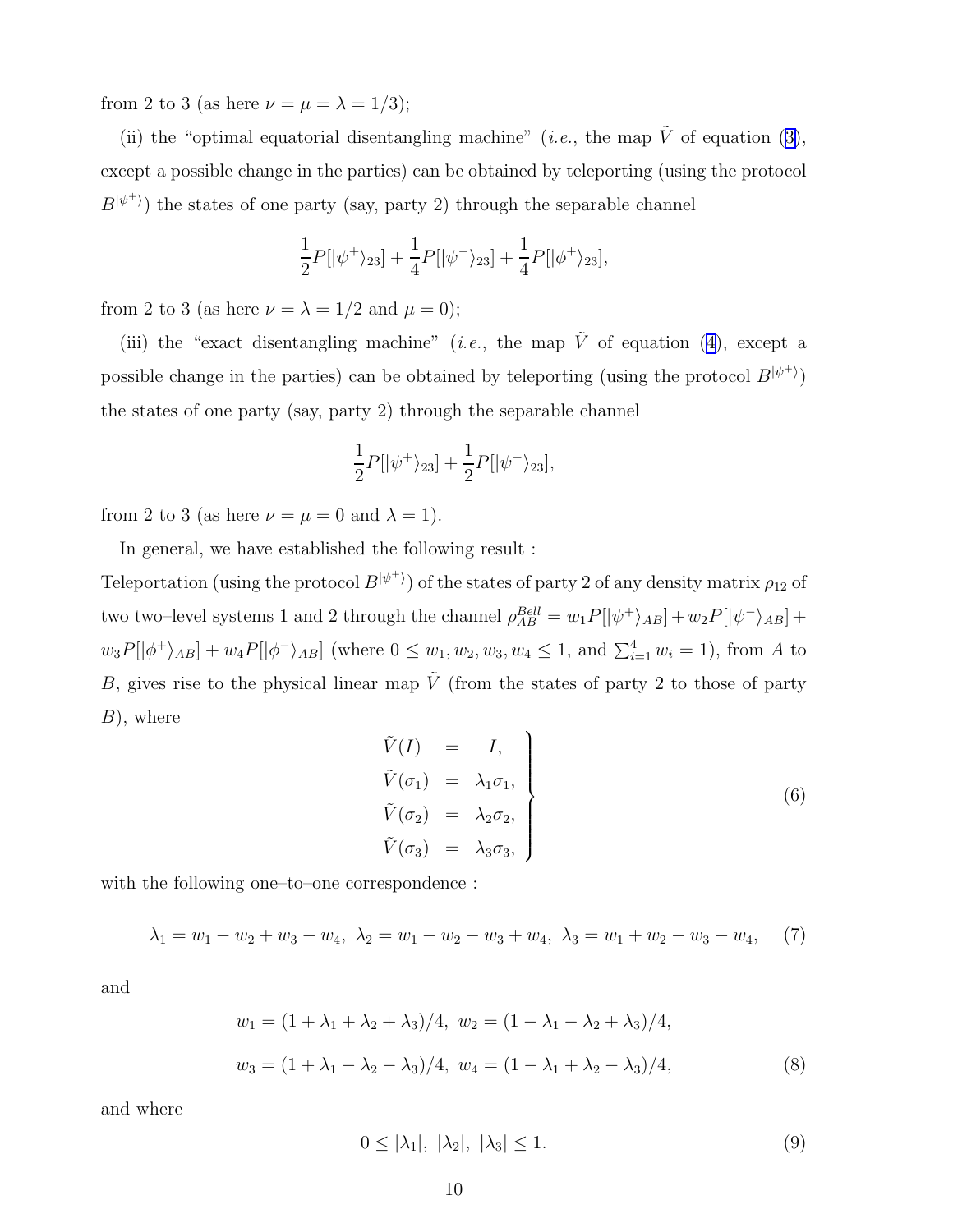<span id="page-10-0"></span>Does the converse of this result also hold good? In other words, if  $\tilde{V}$  is a physical map (from density matrices to density matrices, with a possible change in the parties) having the property that,  $\tilde{V}(I) = I$ ,  $\tilde{V}(\sigma_j) = \lambda_j \sigma_j$ ,  $\lambda_j \in \mathbb{R}$  with  $0 \leq |\lambda_j| \leq 1 (j = 1, 2, 3)$ , would it then be possible to get this map (in an one–to–one manner) by teleporting the density matrices of a party through the channel  $\rho_{AB}^{Bell}$  (by a suitable choice of the  $w_i$ 's), using the protocol  $B^{|\psi^+}\rangle$ ? We shall now show that this is indeed true.

**Lemma** : If  $\tilde{V}$  is a physical map (from the density matrices of a party A to the density matrices of a party  $B$ , where  $A$  and  $B$  may not be the same), having the property that  $\tilde{V}(I) = I, \tilde{V}(\sigma_j) = \lambda_j \sigma_j, \ \lambda_j \in I\!\!R$  with  $0 \leq |\lambda_j| \leq 1 (j = 1, 2, 3)$ , the four quantities  $w_1 = (1 + \lambda_1 + \lambda_2 + \lambda_3)/4, w_2 = (1 - \lambda_1 - \lambda_2 + \lambda_3)/4, w_3 = (1 + \lambda_1 - \lambda_2 - \lambda_3)/4, w_4 =$  $(1-\lambda_1+\lambda_2-\lambda_3)/4$ , will then satisfy the properties  $0 \leq w_1, w_2, w_3, w_4 \leq 1$  and  $\sum_{i=1}^4 w_i = 1$ . **Proof** : <u>Case I :</u> Consider A and B to be the same.

The unitary operator U, acting on the joint Hilbert space  $\mathcal{H}_A \otimes \mathcal{H}_B \otimes \mathcal{H}_C$  of the parties A, B, and some ancilla C (the initial state of the joint system  $\mathcal{H}_B \otimes \mathcal{H}_C$  is taken as  $|M\rangle_{BC}$ ), realizing the map  $\tilde{V}$ , is given as follows :

$$
U(|0\rangle_A \otimes |M\rangle_{BC}) = a_0|0\rangle_A \otimes |M_0\rangle_{BC} + b_0|1\rangle_A \otimes |M_1\rangle_{BC},
$$
  

$$
U(|1\rangle_A \otimes |M\rangle_{BC}) = b_0|0\rangle_A \otimes |\tilde{M}_0\rangle_{BC} + a_0|1\rangle_A \otimes |\tilde{M}_1\rangle_{BC},
$$
 (10)

where  $\{|0\rangle_A, |1\rangle_A\}$  is an orthonormal basis in  $\mathcal{H}_A$ ,  $a_0, b_0$  are non-negative numbers (with  $a_0^2 + b_0^2 = 1$ ,  $|M\rangle$ ,  $|M_0\rangle$ ,  $|M_1\rangle$ ,  $|\tilde{M}_0\rangle$ ,  $|\tilde{M}_1\rangle$  are normalized states in  $\mathcal{H}_B \otimes \mathcal{H}_C$ , and

$$
\lambda_3 = 2a_0^2 - 1 = 1 - 2b_0^2, \ \lambda_1 = a_0^2 \Re\{\langle M_0 | \tilde{M}_1 \rangle\} + b_0^2 \Re\{\langle \tilde{M}_0 | M_1 \rangle\},
$$

$$
\lambda_2 = a_0^2 \Re\{\langle M_0 | \tilde{M}_1 \rangle\} - b_0^2 \Re\{\langle \tilde{M}_0 | M_1 \rangle\}, \tag{11}
$$

$$
\langle M_1 | M_0 \rangle = \langle M_1 | \tilde{M}_1 \rangle = \langle \tilde{M}_1 | \tilde{M}_0 \rangle = \langle M_0 | \tilde{M}_0 \rangle = 0, \tag{12}
$$

$$
\Im\{\langle M_0|\tilde{M}_1\rangle\} = \Im\{\langle \tilde{M}_0|M_1\rangle\} = 0.
$$
\n(13)

Using the (given) definitions of  $w_i$ 's  $(i = 1, 2, 3, 4)$ , we see that

$$
w_1 = a_0^2 \cos^2 \theta, \ w_2 = a_0^2 \sin^2 \theta, \ w_3 = b_0^2 \cos^2 \phi, \ w_4 = b_0^2 \sin^2 \phi,
$$
 (14)

where we have taken  $\Re{\{\langle M_0 | \tilde{M}_1 \rangle\}} = \cos 2\theta$  and  $\Re{\{\langle \tilde{M}_0 | M_1 \rangle\}} = \cos 2\phi$ . And using equation (14), the fact that  $0 \le a_0, b_0 \le 1$ , and the fact that  $\theta, \phi \in \mathbb{R}$ , one can easily see that  $0 \leq w_1, w_2, w_3, w_4 \leq 1$  and  $\sum_{i=1}^4 w_i = 1$ .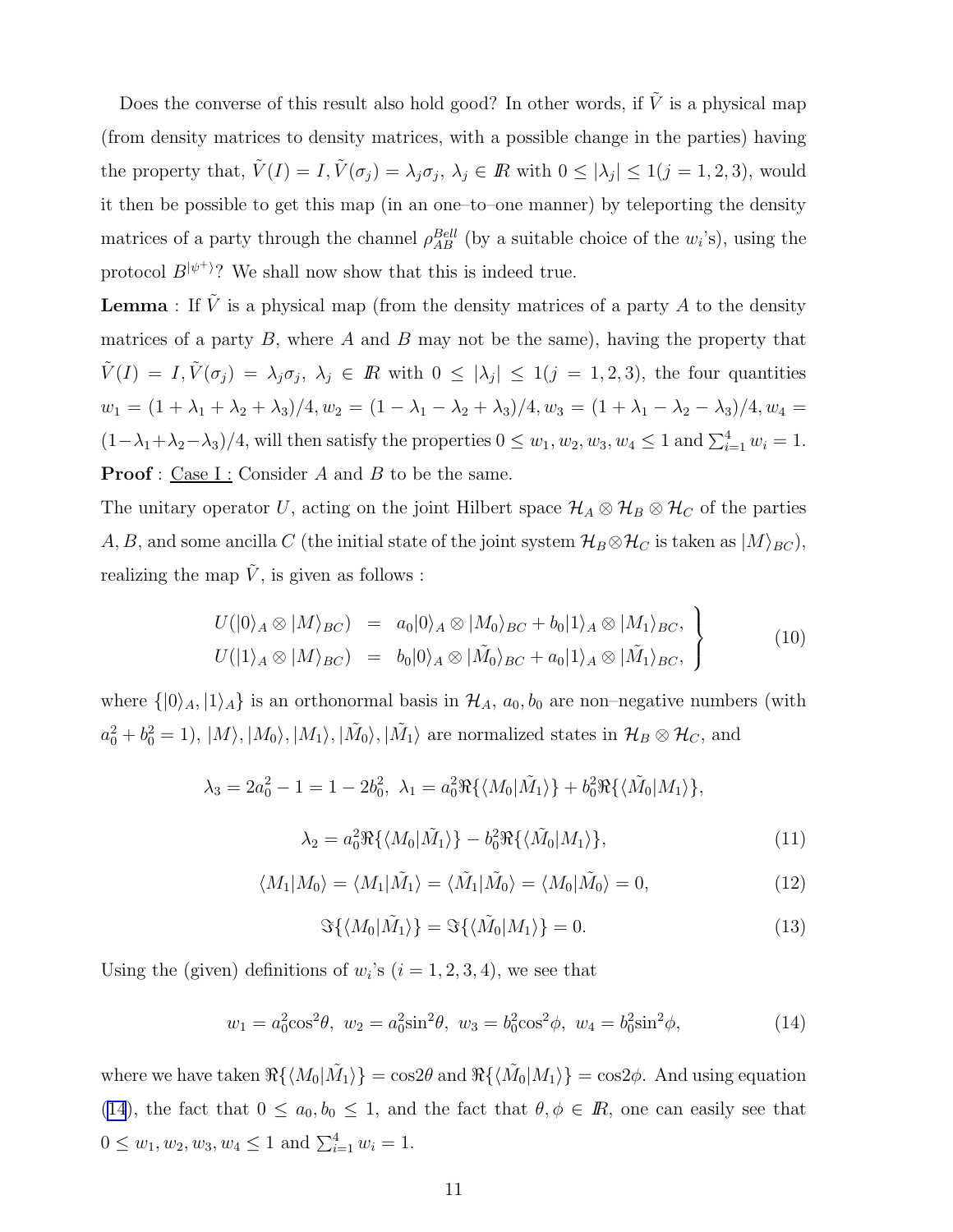<u>Case II :</u> Consider  $A$  and  $B$  to be different.

The proof is same as that in Case I, except for an interchange between  $A, B$  on the right handsides of equation ([10\)](#page-10-0).  $\Box$ 

The channel  $\rho_{AB}^{Bell} = w_1 P[|\psi^+\rangle_{AB}] + w_2 P[|\psi^-\rangle_{AB}] + w_3 P[|\phi^+\rangle_{AB}] + w_4 P[|\phi^-\rangle_{AB}]$  will be separableiff  $0 \leq w_i \leq 1/2$ , for  $i = 1, 2, 3, 4$  [[27\]](#page-19-0). Thus if S is any set of entangled states  $\rho_{12}$  of two two–level systems 1 and 2, each state  $\rho_{12}$  of S will become a separable (or, *unentangled*) state  $\rho'_{1B}$  when we teleport the state of the party 2 through this channel, from  $A$  to  $B$ , whatever be the protocol we use. But in the following theorem (the main result of this section), we shall use the above–mentioned Lemma, and hence the protocol  $B^{|\psi^+\rangle}$ .

**Theorem** : Consider the set  $\mathcal{S}_{universal}$  of all entangled states  $\rho_{12}$  of two two–level systems 1 and 2. If  $\tilde{V}$  is a physical map, having the property that  $\tilde{V}(I) = I, \tilde{V}(\sigma_j) = \lambda_j \sigma_j, 0 \leq$  $\lambda_j \leq 1$  (for  $j = 1, 2, 3$ ), this map will then unentangle each member of  $\mathcal{S}_{universal}$ , by acting on the states of the party 2, if and only if  $\sum_{j=1}^{3} \lambda_j \leq 1$ .

**Proof**: Sufficient part : Using Lemma 1, we can uniquely find the coefficients  $w_i$  ( $i =$ 1, 2, 3, 4) of the channel  $\rho_{AB}^{Bell} = w_1 P[|\psi^+\rangle_{AB}] + w_2 P[|\psi^-\rangle_{AB}] + w_3 P[|\phi^+\rangle_{AB}] + w_4 P[|\phi^-\rangle_{AB}]$ . As each of the  $\lambda$ 's is non-negative, therefore,  $w_1$  is the highest coefficient. And from the condition that  $\sum_{j=1}^3 \lambda_j \leq 1$ , we see that  $\max\{w_1, w_2, w_3, w_4\} = w_1 \leq 1/2$ . Hence the channel  $\rho_{AB}^{Bell}$  must be separable. So, the unentanglement in question, can be achieved by teleporting (using the protocol  $B^{|\psi^+ \rangle}$ ) the states of party 2 through a seperable channel  $\rho_{AB}^{Bell} = w_1 P[|\psi^+\rangle_{AB}] + w_2 P[|\psi^-\rangle_{AB}] + w_3 P[|\phi^+\rangle_{AB}] + w_4 P[|\phi^-\rangle_{AB}]$ , from A to B.

Necessary part : We shall show here that if  $\sum_{j=1}^{3} \lambda_j > 1$ , there exist(s) some state(s) which can not be unentangled by the given map  $V$ .

Consider the state  $\rho_{12} = P[(1/\sqrt{2})(|0\rangle_1 \otimes |0\rangle_2 + |1\rangle_1 \otimes |1\rangle_2)]$  of two parties 1 and 2. Applying the above map  $\tilde{V}$  on the states of the party 2, one gets the following density matrix

$$
\rho'_{12} = \frac{1}{4} \begin{bmatrix} 1 + \lambda_3 & 0 & 0 & \lambda_1 + \lambda_2 \\ 0 & 1 - \lambda_3 & \lambda_1 - \lambda_2 & 0 \\ 0 & \lambda_1 - \lambda_2 & 1 - \lambda_3 & 0 \\ \lambda_1 + \lambda_2 & 0 & 0 & 1 + \lambda_3 \end{bmatrix}
$$

Using Peres–Horodecki theorem [\[28\]](#page-19-0), one can easily see that the density matrix  $\rho'_{12}$  will be entangled if  $\sum_{j=1}^{3} \lambda_j > 1$  and  $0 \leq \lambda_1, \lambda_2, \lambda_3 \leq 1$ . Thus we see that if the map  $\tilde{V}$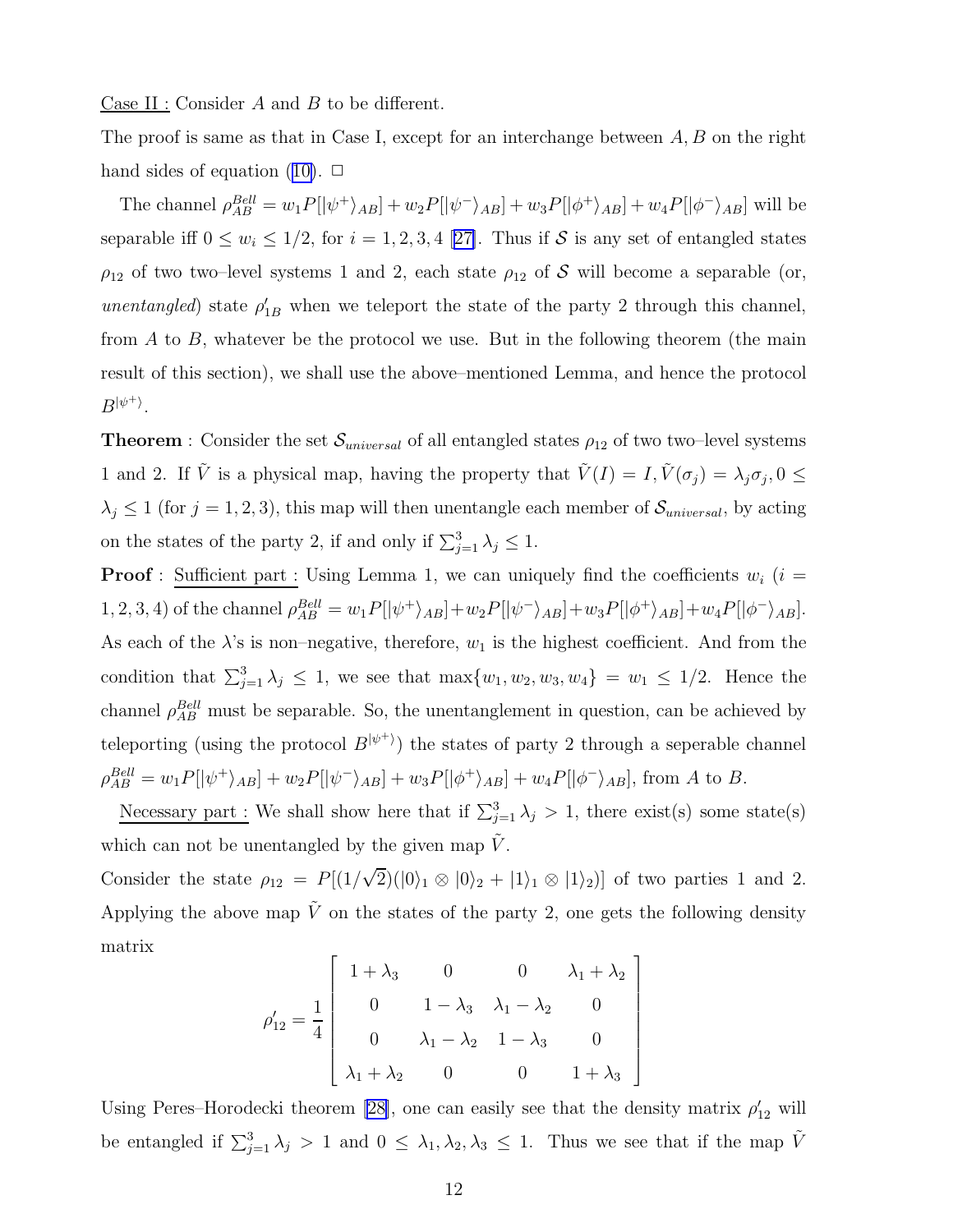unentangles each member of  $\mathcal S$  (by acting on the states of the party 2), we must have  $\sum_{j=1}^3 \lambda_j \leq 1. \ \Box$ 

Here it is to be noted that, the notion of 'unentanglement' is a generalization of the notion of 'disentanglement', because a physical map  $\tilde{V}$ , defined as  $\tilde{V}(I) = I$ ,  $\tilde{V}(\sigma_j) = \lambda_j \sigma_j$  $(j = 1, 2, 3)$ , which unentangles each state  $\rho_{12}$  of two two–level systems 1 and 2, after acting on one party (say, party 2) of the state, disentangles the three sets  $S_j = {\rho_{12}|Tr_1[\rho_{12}]}$  $(1/2)[I + s_j \sigma_j]$ , where  $|s_j| \leq 1$   $(j = 1, 2, 3)$ , separately. So this unentanglement will be (i) a 'universal disentanglement' iff  $\lambda_1 = \lambda_2 = \lambda_3$ , (ii) an 'equatorial disentanglement' iff two and only two of the  $\lambda_i$ 's are equal, (iii) a 'exact disentanglement' iff two of the  $\lambda_i$ 's are equal to 0 and the third is equal to 1.

## 6 Conclusion

We obtained in this paper the best disentangling machine of the set of all states of two two– level systems, where the states of one party lie on a single great disc, the corresponding map being  $\tilde{V}(I) = I, \tilde{V}(\sigma_1) = (1/2)(\sigma_1), \tilde{V}(\sigma_2) = 0, \tilde{V}(\sigma_3) = (1/2)(\sigma_3)$ . One may now ask that if the reduced density matrices of both the parties lie on two great discs, and if we operate two disentangling machines separately on the states of these two parties, can we obtain a better disentanglement (e.g., using the map  $\tilde{V}(I) = I, \tilde{V}(\sigma_1) = (1/2 +$  $\epsilon)(\sigma_1), \tilde{V}(\sigma_2) = 0, \tilde{V}(\sigma_3) = (1/2 + \delta)(\sigma_3)$ , on the states of both parties,  $\epsilon$  and  $\delta$  being any two positive numbers)? The answer is no, because whenever we take the shrinking factor  $\lambda$  to be greater than 1/2, the corresponding map becomes unphysical in this case. So the best disentangling machine in this case, can be obtained by using the machine on one party only.

The fact that a linear map  $\tilde{V}$ , defined as  $\tilde{V}(I) = I$ ,  $\tilde{V}(\sigma_j) = \sum_{k=1}^3 \lambda_{jk} \sigma_k$  ( $\lambda_{jk} \in I\!R$ , and  $j, k = 1, 2, 3$ , can not decrease entanglement of any state  $\rho_{12}$  if  $\sum_{k=1}^{3} \lambda_{jk}^2 = 1$  for all k (the case when  $\sum_{k=1}^{3} \lambda_{jk}^2 > 1$  is discarded as then the map  $\tilde{V}$  becomes unphysical), for disentanglement of  $\rho_{12}$  (using the machine on one side only), we must have  $\sum_{k=1}^{3} \lambda_{jk}^2 < 1$ for some or all  $j = 1, 2, 3$ . And this we have observed in the cases of optimal universal disentanglement, optimal equatorial disentanglement, or exact disentanglement (related to a commuting set). We obtained these optimal machines by teleporting the states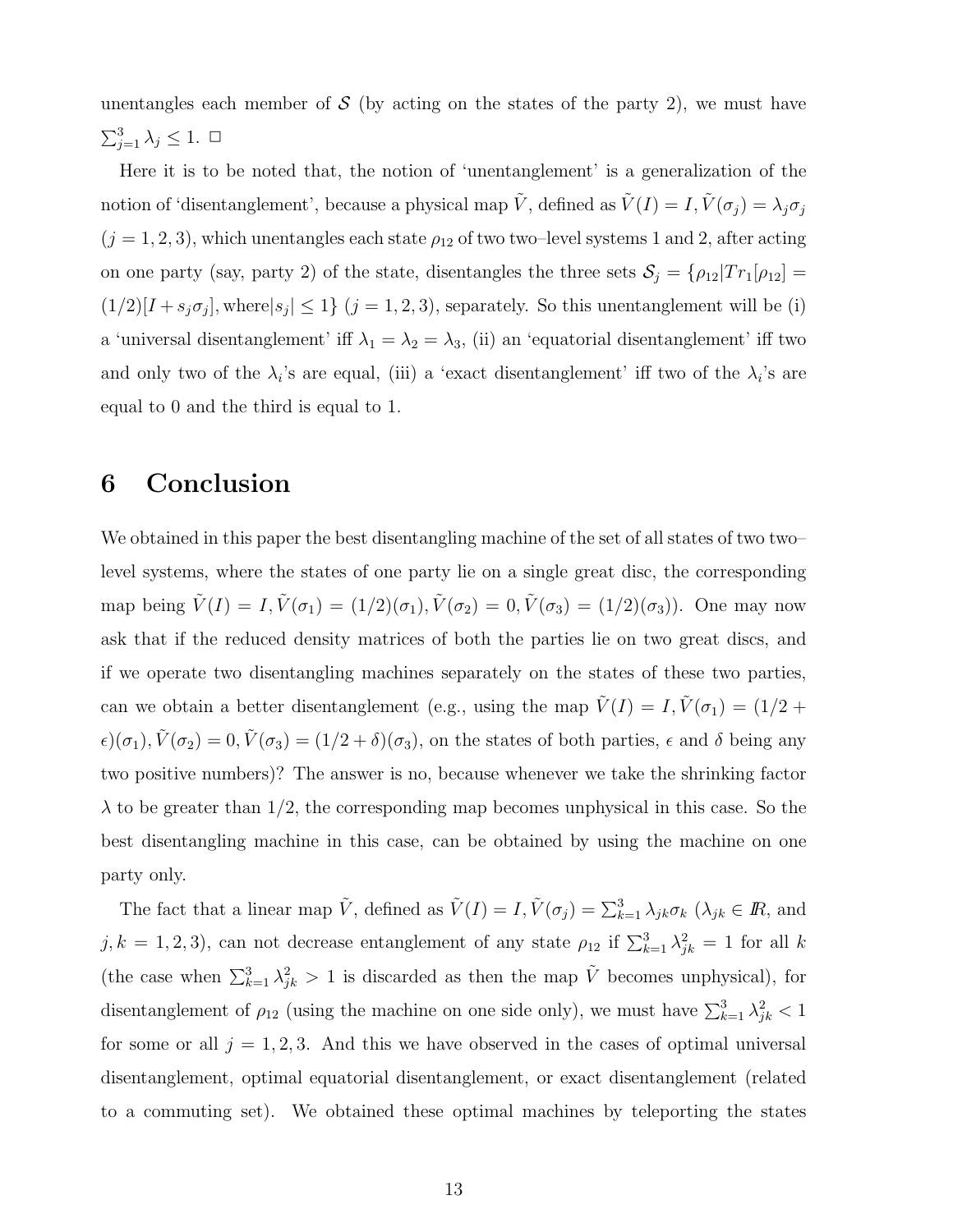of one side through some separable channels. And this has been shown in two steps : firstly we have established an one–to–one correspondence between the physical map  $\tilde{V}(I) = I, \tilde{V}(\sigma_j) = \lambda_j(\sigma_j), (j = 1, 2, 3)$ , and teleportation of qubits through a mixture of Bell states, and secondly we have shown that, each of the processes in which  $\rho_{12}$  becomes separable (by using the map on one side, where  $0 \leq \lambda_1, \lambda_2, \lambda_3 \leq 1$ ), can be achieved by this one–to–one correspondence if and only if  $\sum_{j=1}^{3} \lambda_j \leq 1$ .

#### Acknowledgement :

U.S. thanks Dipankar Home for encouragement and acknowledges partial support by the Council of Scientific and Industrial Research, Government of India, New Delhi.

#### Appendix

We discuss here, in details, the optimal disentanglement of a state of two two–level systems shared between 1 and 2, taken at random from the set

$$
\mathcal{S}_{equator} = \{ \rho_{12} : Tr_2[\rho_{12}] \in \mathcal{P}_{equator} \},
$$

where

$$
\mathcal{P}_{equator} = \{wP[\alpha|0\rangle_1 + \beta|1\rangle_1] + (1 - w)P[\beta|0\rangle_1 - \alpha|1\rangle_1]:
$$
  

$$
0 \le w \le 1 \text{ and } \alpha, \beta \in \mathbb{R} \text{ with } \alpha^2 + \beta^2 = 1\},
$$

*i.e.*, the set of all states of the party 1, each of whose Bloch vectors lies on the equatorial plane. Here  $\{|0\rangle_1, |1\rangle_1\}$  is an orthonormal basis of the Hilbert space of the party 1.

We first find out a realizable map  $\tilde{V}$  which will isotropically shrink the Bloch vectors of the states of the set  $\mathcal{P}_{equator}$  by a factor  $\lambda$  (where  $-1 \leq \lambda \leq 1$ ), and then we operate this map on the states of the party 1 to disentangle optimally the states of the set  $\mathcal{S}_{equator}$ .

Consider any equatorial (pure) state

$$
|\psi\rangle = \alpha|0\rangle + \beta|1\rangle,
$$

so that  $\alpha, \beta \in \mathbb{R}$  with  $\alpha^2 + \beta^2 = 1$ . And let U be a unitary operator (acting on the joint Hilbert space of the equatorial states and states of some ancilla) realizing the map  $\tilde{V}$ . As we want to maintain the isotropies of the basis vectors  $|0\rangle, |1\rangle, U$  must behave as follows:

$$
U|0M\rangle = m_0|0M_0\rangle + m'_0|1\overline{M_0}\rangle, U|1M\rangle = m_1|0M_1\rangle + m'_1|1\overline{M_1}\rangle, \qquad (A1)
$$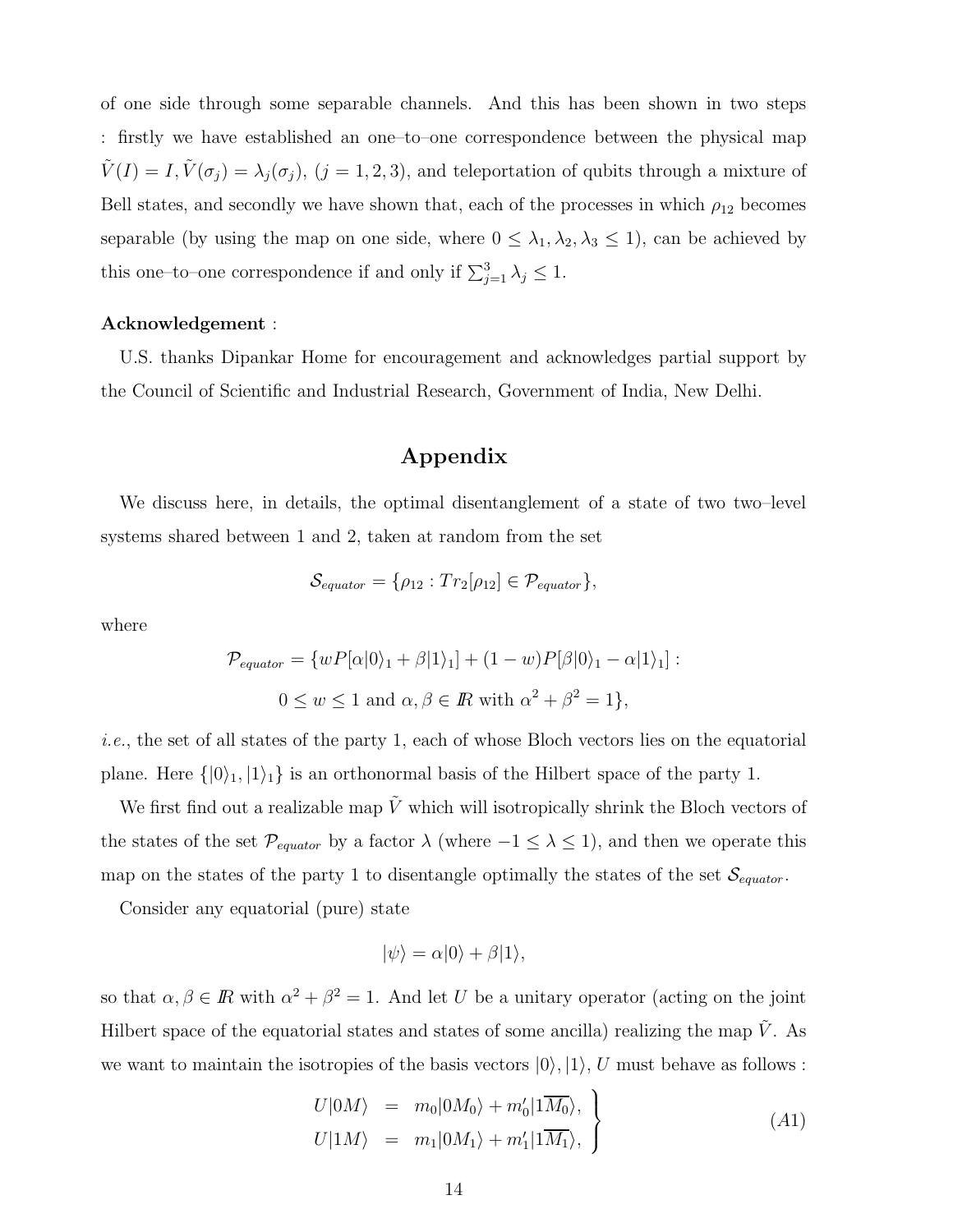where  $|M\rangle$  is the input ancilla state and  $|M_0\rangle$ ,  $|\overline{M_0}, |M_1\rangle$ ,  $|\overline{M_1}\rangle$  are the output ancilla states with  $\langle M_0 | \overline{M_0} \rangle = 0 = \langle M_1 | \overline{M_1} \rangle$  and  $m_0, m_1, m'_0, m'_1 \ge 0$ . Unitarity of the operation imply

$$
m_0^2 + m_0'^2 = m_1^2 + m_1'^2 = 1
$$
\n<sup>(A2)</sup>

and

$$
m_0 m_1 \langle M_0 | M_1 \rangle + m'_0 m'_1 \langle \overline{M_0} | \overline{M_1} \rangle = 0. \tag{A3}
$$

Therefore, according to our demand (of maintaing isotropies of the equatorial states),

$$
\tilde{V}(P[|\psi\rangle]) = \tilde{V}(\frac{1}{2}[I + 2\alpha\beta\sigma_1 + (\alpha^2 - \beta^2)\sigma_3]) \doteq Tr_M[P[U(|\psi M\rangle)]] =
$$
\n
$$
\frac{1}{2}[I + 2\alpha\beta\Re\{m_0m_1'\overline{M_1}|M_0\rangle + m_1m_0'\overline{M_0}|M_1\rangle\}\sigma_1
$$
\n
$$
-2\alpha\beta\Im\{m_0m_1'\overline{M_1}|M_0\rangle + m_1m_0'\overline{M_0}|M_1\rangle\}\sigma_2
$$
\n
$$
+(\alpha^2(m_0^2 - m_0'^2) + \beta^2(m_1^2 - m_1'^2) + 2\alpha\beta\Re\{m_0m_1\langle M_0|M_1\rangle - m_0'm_1'\overline{M_0}|M_1\rangle\})\sigma_3]
$$
\n
$$
\equiv \frac{1}{2}[I + 2\lambda\alpha\beta\sigma_1 + \lambda(\alpha^2 - \beta^2)\sigma_3],\tag{A4}
$$

where  $\lambda \in \mathbb{R}$ , with  $|\lambda| \leq 1$ .  $\lambda$  is called the *shrinking factor*.

Here equation (A4) has to be satisfied for all  $\alpha, \beta \in \mathbb{R}$ , where the map  $\tilde{V}$  is assumed to be linear. So we must have<br>  $\rm$ 

$$
\mathcal{R}\{m_0 m_1' \langle \overline{M_1} | M_0 \rangle + m_1 m_0' \langle \overline{M_0} | M_1 \rangle \} = \lambda,
$$
  
\n
$$
\mathcal{R}\{m_0 m_1' \langle \overline{M_1} | M_0 \rangle + m_1 m_0' \langle \overline{M_0} | M_1 \rangle \} = 0,
$$
  
\n
$$
\mathcal{R}\{m_0 m_1 \langle M_0 | M_1 \rangle - m_0' m_1' \langle \overline{M_0} | \overline{M_1} \rangle \} = 0,
$$
  
\n
$$
m_0^2 - m_0'^2 = \lambda,
$$
  
\n
$$
m_1^2 - m_1'^2 = -\lambda.
$$
\n(A5)

Using equations  $(A2) - (A5)$ , we get

$$
m_0 = m'_1 = \left(\frac{1+\lambda}{2}\right)^{1/2},
$$
  
\n
$$
m_1 = m'_0 = \left(\frac{1-\lambda}{2}\right)^{1/2}.
$$
\n(A6)

As not each pair of states on the equatorial plane  $\mathcal{P}_{equator}$  commute, therefore the states of the set  $\mathcal{S}_{equator}$  can not be exactly disentangled by this map  $\tilde{V}$  [\[17\]](#page-18-0). So  $|\lambda| < 1$ . Thus

<sup>&</sup>lt;sup>5</sup>Here  $\Re\{z\}$  and  $\Im\{z\}$  denote the real and imaginary parts of z respectively.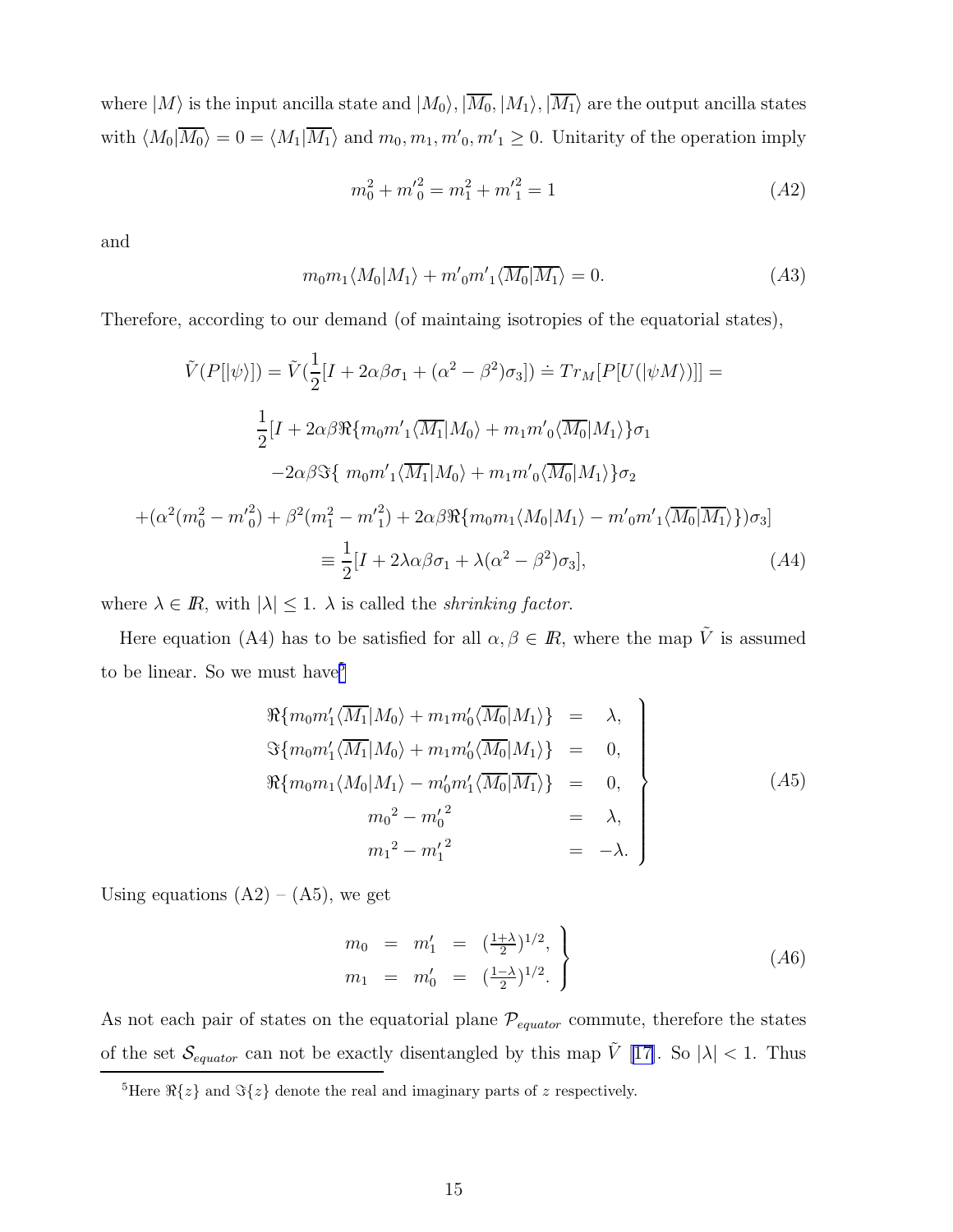we see from equation (A6) that  $m_0, m'_0, m_1, m'_1 > 0$ . Using this fact and equations (A3) –  $(A6)$ , we have

$$
\mathcal{R}\{\langle M_0|M_1\rangle\} = 0,
$$
  
\n
$$
\mathcal{R}\{\langle \overline{M_0}|M_1\rangle\} = 0,
$$
  
\n
$$
\mathcal{S}\{\langle M_0|M_1\rangle\} - \mathcal{S}\{\langle \overline{M_0}|M_1\rangle\} = 0,
$$
  
\n
$$
(1+\lambda)\mathcal{S}\{\langle \overline{M_1}|M_0\rangle\} + (1-\lambda)\mathcal{S}\{\langle \overline{M_0}|M_1\rangle\} = 0,
$$
  
\n
$$
(1+\lambda)\mathcal{R}\{\langle \overline{M_1}|M_0\rangle\} + (1-\lambda)\mathcal{R}\{\langle \overline{M_0}|M_1\rangle\} = 2\lambda.
$$
\n
$$
(A7)
$$

Thus the linear map  $\tilde{V}$  works (on all density matrices) as follows<sup>6</sup>:

$$
\tilde{V}(I) = I,
$$
\n
$$
\tilde{V}(\sigma_1) = \lambda \sigma_1,
$$
\n
$$
\tilde{V}(\sigma_2) = (1 + \lambda) \Im{\{\langle \overline{M_1} | M_0 \rangle\}} \sigma_1 + \{(1 + \lambda) \Re{\langle \overline{M_1} | M_0 \rangle}\} - \lambda \sigma_2
$$
\n
$$
-(1 - \lambda^2)^{1/2} \Im{\{\langle M_0 | M_1 \rangle\}} \sigma_3
$$
\n
$$
\tilde{V}(\sigma_3) = \lambda \sigma_3.
$$
\n(A8)

The map  $\tilde{V}$  (in equation (A8)) has to satisfy the following conditions in order that it will be a physical map, *i.e.*, it will map every density matrix  $\rho = (1/2)[I + \vec{r} \cdot \vec{\sigma}]$  (where  $|\vec{r}|^2 \equiv r_1^2 + r_2^2 + r_3^2 \le 1$ ) to a density matrix  $\rho'$ :

$$
\lambda^{2}|\vec{r}|^{2} + 2\lambda \{ (1+\lambda)\Im\{\langle \overline{M_{1}}|M_{0}\rangle\} r_{1} - (1-\lambda^{2})^{1/2} \Im\{\langle M_{0}|M_{1}\rangle\} r_{3}\} r_{2} +
$$
  

$$
[(1+\lambda)^{2}|\langle \overline{M_{1}}|M_{0}\rangle|^{2} + (1-\lambda^{2})(\Im\{\langle M_{0}|M_{1}\rangle\})^{2} - 2\lambda(1+\lambda)\Re\{\langle \overline{M_{1}}|M_{0}\rangle\} r_{2}^{2} \leq 1.
$$
 (A9)

Our next task is to disentangle the states taken at random from the set

$$
\mathcal{S}_{equator} =
$$
  

$$
\{\rho_{12} : Tr_2[\rho_{12}] = wP[\alpha|0\rangle_1 + \beta|1\rangle_1] + (1-w)P[\beta|0\rangle_1 - \alpha|1\rangle_1],
$$
  
where  $0 \le w \le 1$  and  $\alpha, \beta \in \mathbb{R}$  with  $\alpha^2 + \beta^2 = 1\}$ ,

<sup>6</sup>The mapping of  $\tilde{V}$  on  $\sigma_2 \equiv P[(1/\sqrt{2})(0) + i(1))] - P[(1/\sqrt{2})(0) - i(1))]$  is obtained by considering the actions of the unitary operator U of equation (A1) on the states  $(1/\sqrt{2})(\ket{0} \pm i\ket{1}) \otimes \ket{M}$ , and then taking traces over the machine states.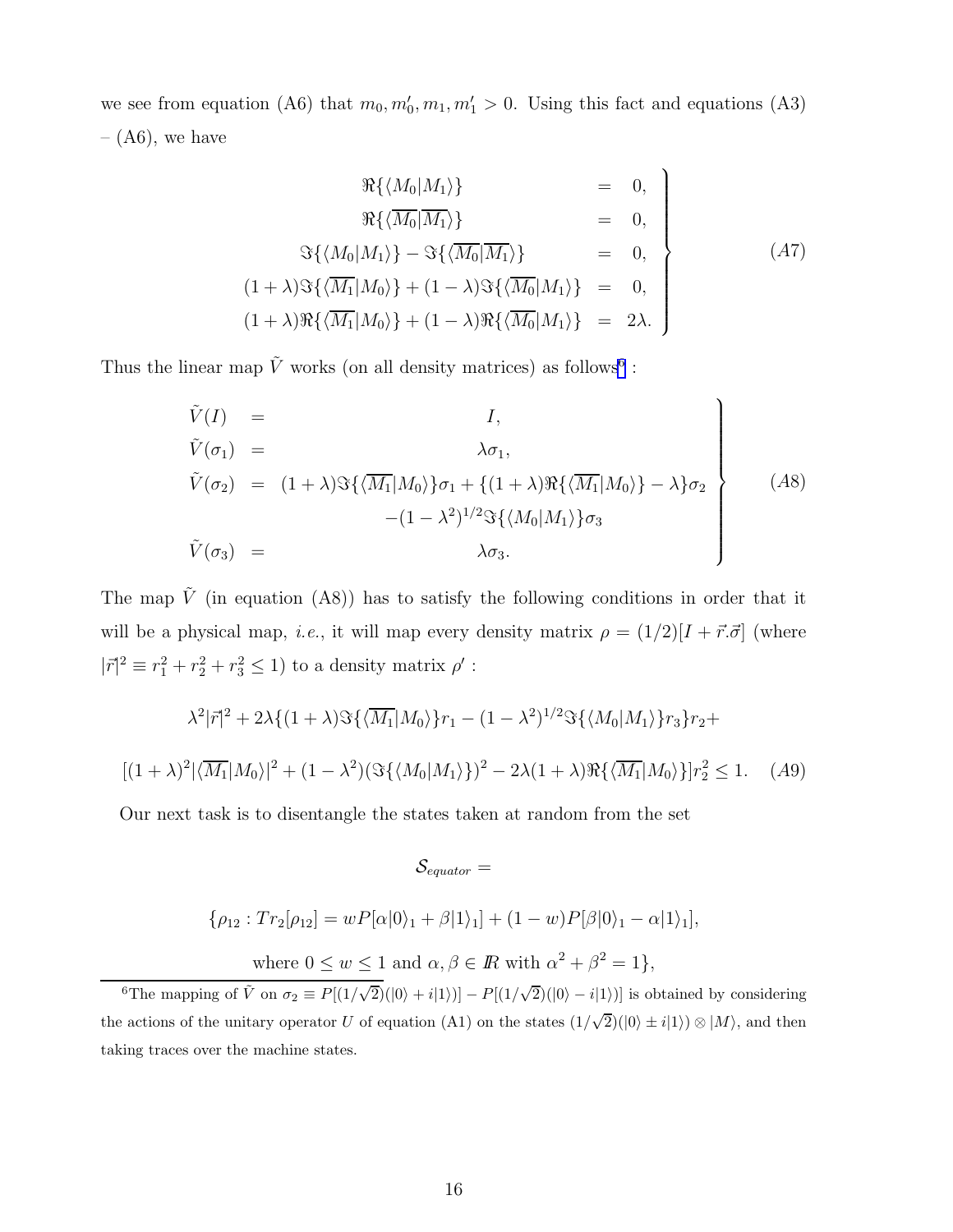by applying the linear map<sup>7</sup>  $\tilde{T}$ , defined as

$$
\tilde{T}(I) = I,\n\tilde{T}(\sigma_1) = \lambda \sigma_1,\n\tilde{T}(\sigma_2) = l\sigma_2 + m\sigma_1 + n\sigma_3,\n\tilde{T}(\sigma_3) = \lambda \sigma_3
$$
\n(A10)

(where  $\lambda, l, m, n$  are real numbers, with  $|\lambda| < 1$ ), on the states of the party 1. Obviously, the map  $\tilde{T}$  (of equation (A10)) is a generalization of the map  $\tilde{V}$  (of equation (A8)). Now any pure state  $|\psi\rangle_{12}$  of the set  $\mathcal{S}_{equator}$  can be taken in the following Schmidt form :

$$
|\psi\rangle_{12} = a|0'\rangle_1 \otimes |0'\rangle_2 + b|1'\rangle_1 \otimes |1'\rangle_2, \qquad (A11)
$$

where  $\{|0'\rangle_j, |1'\rangle_j\}$  is an orthonormal basis in the two dimensional Hilbert space of the party j  $(j = 1, 2)$ , a, b are non-negative numbers with  $a^2 + b^2 = 1$ , and  $|0'\rangle_1 = \alpha|0\rangle_1 +$  $\beta|1\rangle_1, |1'\rangle_1 = \beta|0\rangle_1 - \alpha|1\rangle_1$ , where  $\alpha, \beta$  are real numbers with  $\alpha^2 + \beta^2 = 1$  (*i.e.*, they are equatorial states). As the action of the map  $\tilde{T}$  does not depend on the choice of the factors  $\alpha, \beta$ , and as no operation has to be done on the states of the party 2, therefore, without loss of generality, we can take  $|\psi\rangle_{12}$  as :

$$
|\psi\rangle_{12} = a|0\rangle_1 \otimes |0\rangle_2 + b|1\rangle_1 \otimes |1\rangle_2.
$$
 (A12)

Now, in the ordered orthonormal basis  $\{|0\rangle_1 \otimes |0\rangle_2, |0\rangle_1 \otimes |1\rangle_2, |1\rangle_1 \otimes |0\rangle_2, |1\rangle \otimes |1\rangle_2\},\$  $(\tilde{T} \otimes I)(P[|\psi\rangle_{12}]) (= \rho')$  is given by :

$$
\rho' =
$$
\n
$$
\frac{1}{4} \times \begin{bmatrix}\n(1+\lambda)2a^2 & 2inab & 0 & 2ab(\lambda + l + im) \\
-2inab & (1-\lambda)2b^2 & 2ab(\lambda - l - im) & 0 \\
0 & 2ab(\lambda - l + im) & (1-\lambda)2a^2 & -2inab \\
2ab(\lambda + l - im) & 0 & 2inab & (1+\lambda)2b^2\n\end{bmatrix}
$$
\n(A13)

Here  $\rho'$  is a self-adjoint operator of trace 1, for every choice of a, b. In order that the map  $\tilde{T}$  will be a physical map, the mapping of  $\tilde{T} \otimes I$  over each state  $|\psi\rangle_{12}$  should produce a density operator (of two two–level systems) – the conditions for which are

$$
\begin{aligned}\n1 - \lambda^2 - n^2 &\geq 0, \\
(1 - l^2 - m^2 - n^2) - \lambda(1 + l^2 + m^2 - 2l - n^2) - 2\lambda^2(1 - l) &\geq 0, \\
(1 - l^2 - m^2 - n^2)^2 - 4\lambda^2(1 - l)^2 &\geq 0.\n\end{aligned}
$$
\n(A14)

<sup>&</sup>lt;sup>7</sup>So there are of course some definite relations among  $\lambda, l, m, n$ .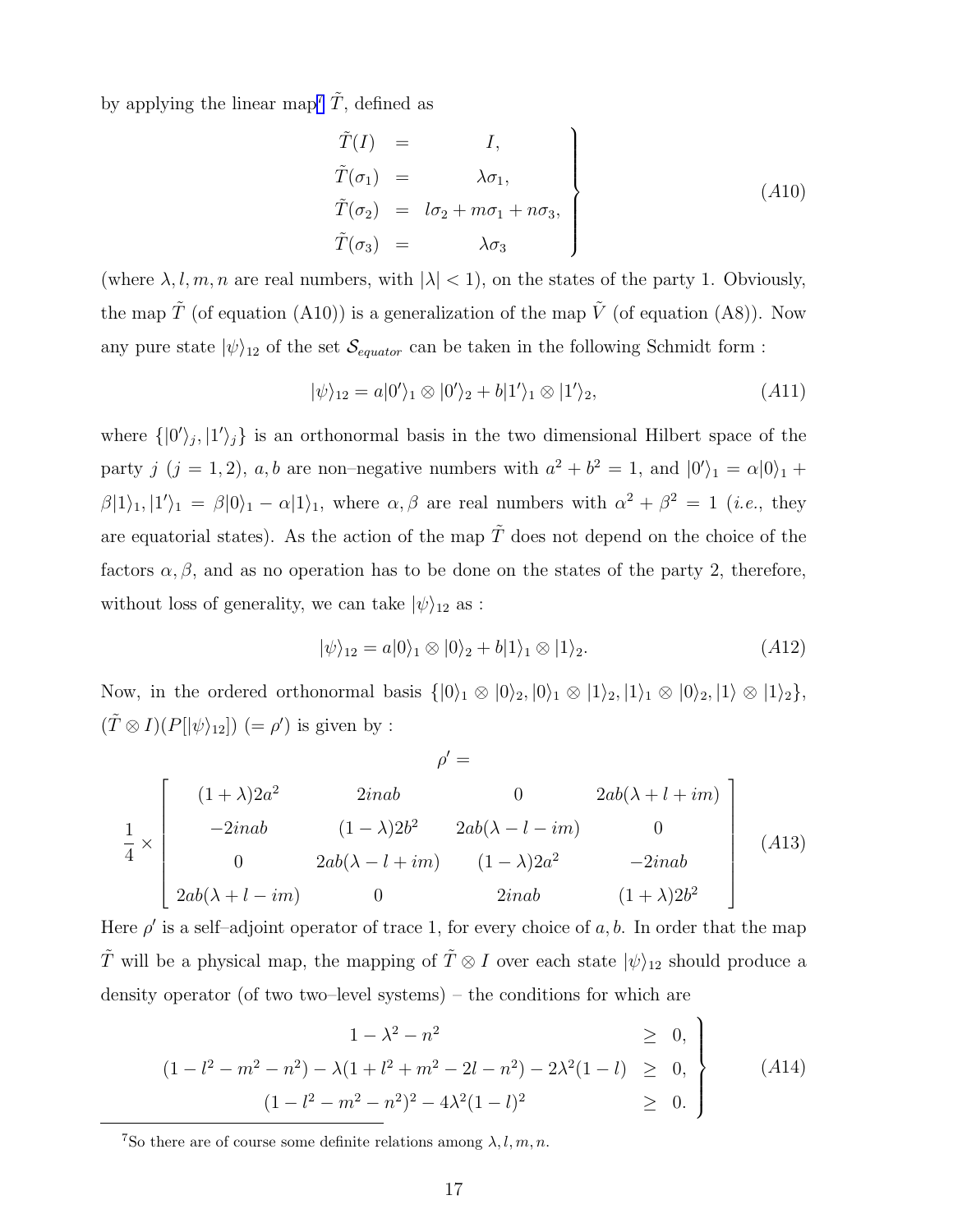<span id="page-17-0"></span>And the conditions for disentanglement of  $|\psi\rangle_{12}$  are given by (using the Peres–Horodecki theorem[[28](#page-19-0)]),

$$
\begin{aligned}\n1 - \lambda^2 - n^2 &\geq 0, \\
(1 - l^2 - m^2 - n^2) - \lambda(1 + l^2 + m^2 + 2l - n^2) - 2\lambda^2(1 + l) &\geq 0, \\
(1 - l^2 - m^2 - n^2)^2 - 4\lambda^2(1 + l)^2 &\geq 0.\n\end{aligned}
$$
\n(A15)

We want to maximize  $\lambda$  subject to the constraints given in equations (A14) and (A15). It can be shown that  $\lambda_{max} = 1/2$ , and then  $l = m = n = 0$ . Thus the optimal disentanglement of the equatorial states can be achieved by the linear map  $\tilde{T}_{optimal}$ , defined by  $\tilde{T}_{optimal}(I) = I, \tilde{T}_{optimal}(\sigma_1) = (1/2)\sigma_1, \tilde{T}_{optimal}(\sigma_3) = (1/2)\sigma_3, \tilde{T}_{optimal}(\sigma_2) = 0$ , by acting on the states of one of the parties. Obviously,  $\tilde{T}_{optimal}$  is a physical map, as it maps every density matrix of a two–level system to another density matrix of the system [\[29\]](#page-19-0).

Thus the map  $\tilde{V}$  of equation (A8) (satisfying the condition (A9)) will optimally disentangle states of  $\mathcal{S}_{equator}$  iff  $\Im{\lbrace \langle \overline{M_1}|M_0 \rangle \rbrace} = \Im{\lbrace \langle M_0|M_1 \rangle \rbrace} = 0, \Re{\lbrace \langle \overline{M_1}|M_0 \rangle \rbrace} = \lambda/(\lambda+1)$ and  $\lambda = 1/2$  (together with the other conditions).

## References

- [1] W. K. Wootters and W. H. Zurek, *Nature* 299 (1982) 802.
- [2] A. K. Pati and S. L. Braunstein, *Nature* 404 (2000) 164.
- [3] H. Barnum, C. M. Caves, C. A. Fuchs, R. Jozsa and B. Schumacher, *Phys. Rev. Lett.* 76 (1996) 2818.
- [4] D. Terno, *Phys. Rev. A* 59 (1999) 3320.
- [5] T. Mor, *Phys. Rev. Lett.* 83 (1999) 1451.
- [6] V. Buˇzek and M. Hillery, *Phys. Rev. A* 54 (1996) 1844.
- [7] D. Bruß, D. P. DiVincenzo, A. Ekert, C. A. Fuchs, C. Macchiavello and J. A. Smolin *Phys. Rev. A* 57 (1998) 2368.
- [8] S. Bandyopadhyay, G. Kar and A. Roy, *Phys. Lett. A* 258 (1999) 205.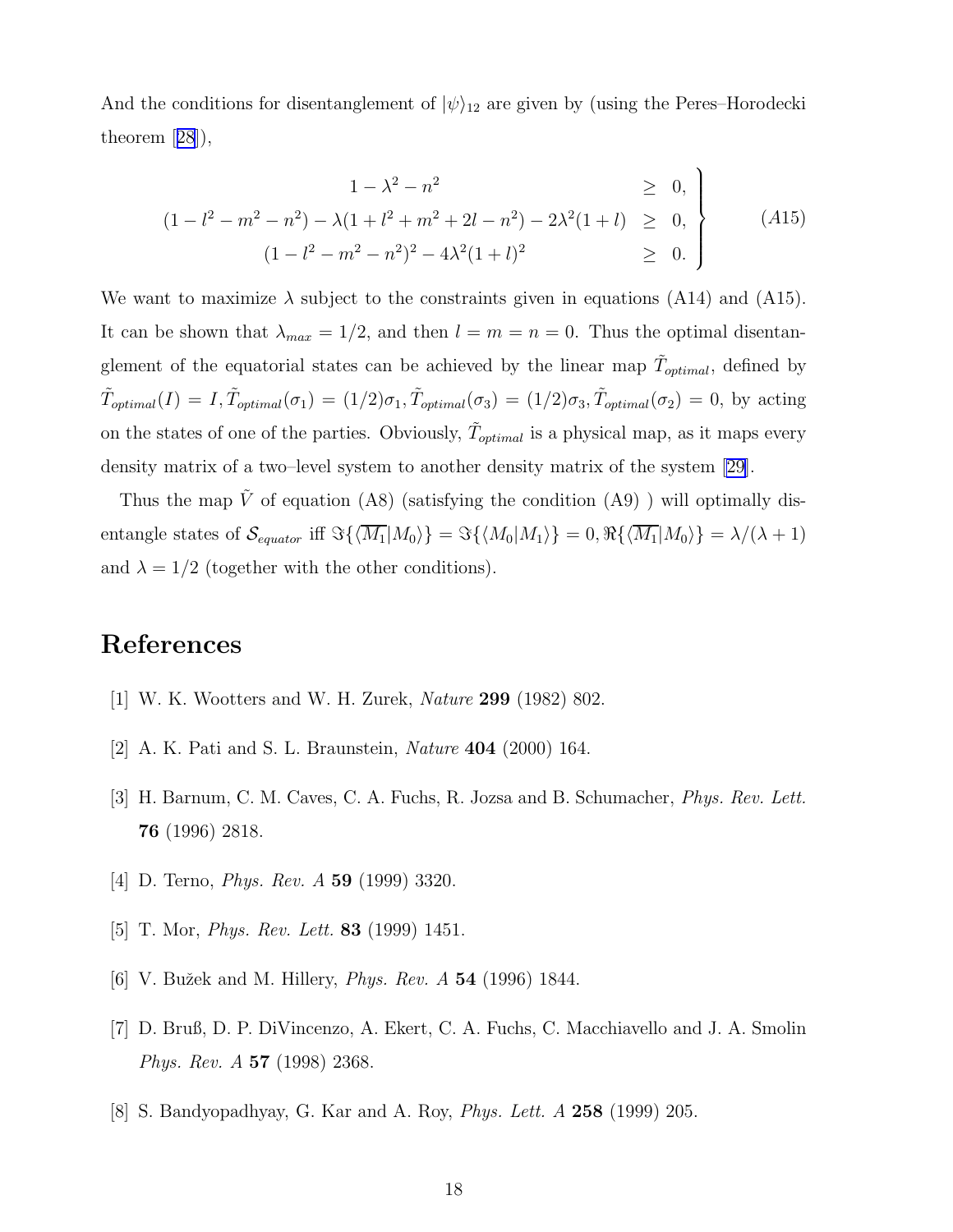- <span id="page-18-0"></span>[9] S. Ghosh, S. Bandyopadhyay, A. Roy, D. Sarkar and G. Kar, *Phys. Rev. A* 61 (2000) 052301.
- [10] Z.-W. Zhou and G.-C. Guo, *Disentanglement and Inseparability correlation : in twoqubit system*, LANL e-print, [quant-ph/9911063](http://arxiv.org/abs/quant-ph/9911063).
- [11] N. Gisin, *Phys. Lett. A* 242 (1999) 1.
- [12] S. Ghosh, G. Kar and A. Roy, *Phys. Lett. A* 261 (1999) 17.
- [13] Recently Bruß et. al. [14] pointed out the physical principles within quantum theory itself, which are responsible for the existence of optimal universal cloning machine.
- [14] D. Bruß, G. M. D'Ariano, C. Macchiavello and M. F. Sacchi, *Approximate quantum cloning and the impossibility of superluminal information transfer*, LANL e-print, [quant-ph/0010070](http://arxiv.org/abs/quant-ph/0010070).
- [15] R. F. Werner, *Phys. Rev. A* 40 (1989) 4227.
- [16] T. Mor and D. Terno, *Phys. Rev. A* 60 (1999) 4341.
- [17] S. Ghosh, G. Kar, A. Roy and U. Sen, *Entanglement vs. Noncommutativity in Teleportation* LANL e-print, [quant-ph/0010012](http://arxiv.org/abs/quant-ph/0010012).
- [18] A. K. Pati, *Phys. Rev. A* 63 (2001) 014302.
- [19] N. Gisin and S. Popescu, *Phys. Rev. Lett.*, 83 (1999) 432.
- [20] C. H. Bennett, D. P. DiVincenzo, J. A. Smolin, B. M. Terhal and W. K. Wootters, *Remote State Preparation*, LANL e-print, [quant-ph/0006044](http://arxiv.org/abs/quant-ph/0006044).
- [21] S. Ghosh, A. Roy and U. Sen, *Phys. Rev. A*, 63 (2001) 014301.
- [22] D. Bruß, M. Cinchetti, G. M. D'Ariano and C. Macchiavello, *Phase covariant quantum cloning*, LANL e-print, [quant-ph/9909046.](http://arxiv.org/abs/quant-ph/9909046)
- [23] By a "great disc", we shall mean the disc of a great circle.
- [24] Due to the non–existence of the universal exact disentangling machine, here  $(\eta_1, \eta_2) \neq$  $(1, 1).$